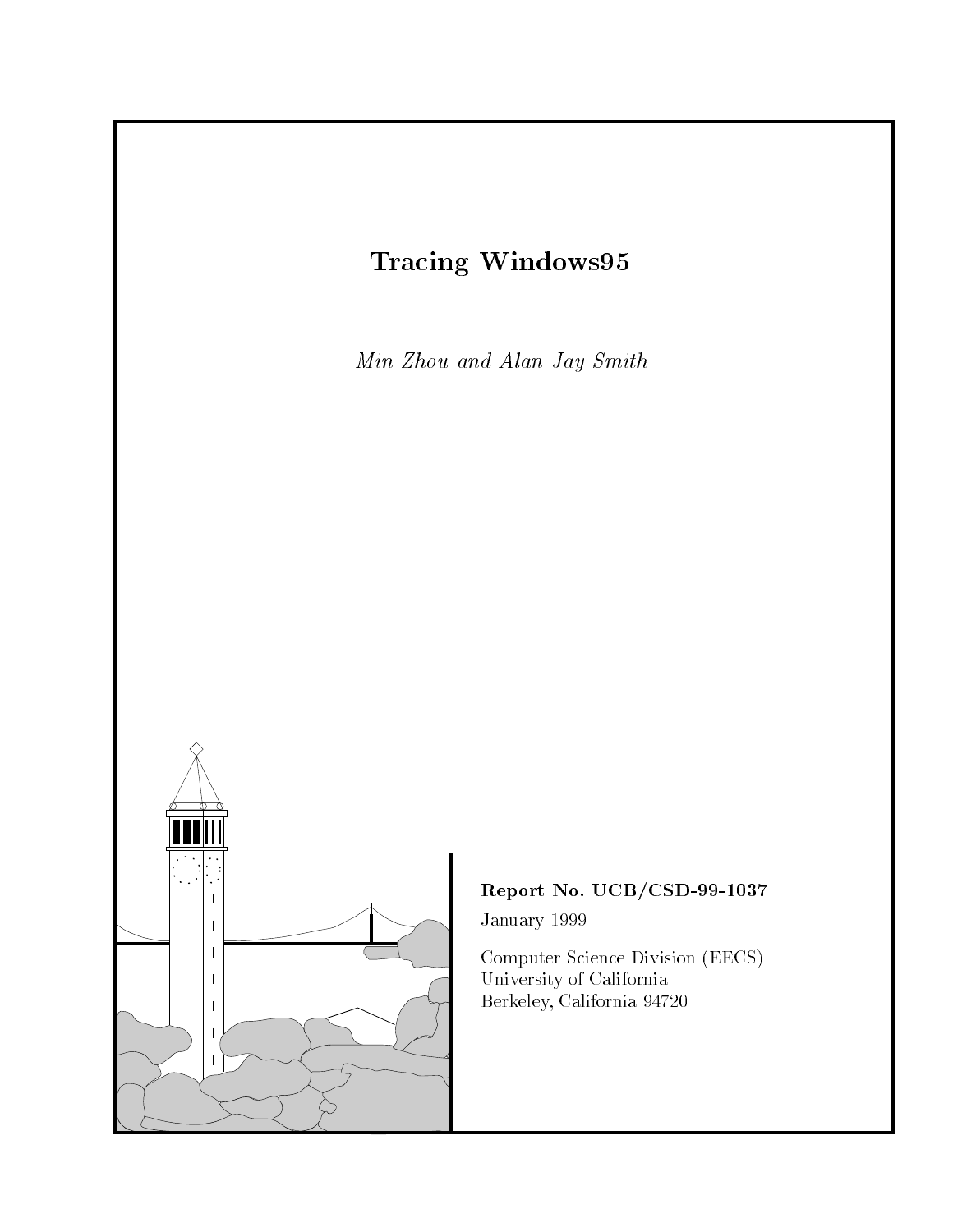# Tracing Windows95

Min Zhou and Alan Jay Smith  $<sup>†</sup>$ </sup>

January 1999

# Abstract

Most published research on system behavior and workload characterization has been based on either Unix systems or large, usually IBM or IBMcompatible, mainframe systems. It is reasonable to believe that user behavior and workloads are different for PC systems. Further, the aspects of system design most needing study have changed from the mainframes dominant in the 1960s and 1970s, and the Unix systems that became so popular in the 1980s to the PCs that seem to be rapidly taking over many or most aspects of computing. Windows95 is currently the most widely used computer operating system, and is very similar to the newly released Windows98. In this paper, we describe our tracer, which runs on Intel Pentium based PCs running the Microsoft Windows95 operating system. Following the discussion of our tracing methodology, Windows95 operating system, and a tracing tool we developed for Windows95, we give some descriptive and statistical results based on the traces collected from 29 PC users.

# 1 Introduction

System tracing is widely used for obtaining realistic workloads for computer system analysis and performance tuning. It is a standard technique in computer architecture and operating system research. The traces are often used to characterize the behavior of the system as well as the workload represented by the traces, and can be further used in benchmark development. The traces can also be applied to trace driven simulation to evaluate various algorithms and design-prototypes. Obtaining a set of valid and suitable traces is often the most difficult and important part of trace based analysis. [Smit81]

Multi-user time-sharing computer systems such as UNIX systems and mainframe computer systems have been extensively studied. Much comprehensive system tracing and related work has been done on these systems. [Smit81] [Bake91] [Oust85] [Cost85] [Hans85] Far less system tracing and analysis have been done for personal computers, which have already become the most widely used type of computer. We have/had in mind a number of research studies directed towards the PC environ ment, and accordingly, our first step has been to write and run a tracer for such systems. Since the most dominant PC operating system and architecture are Microsoft Windows95 and the Intel x86 based Architecture (IA) respectively, we chose Intel based PCs running Windows95 as our tracing target systems. We will call Intel based PCs running the Microsoft Windows95 operating system as "PC systems" in the rest of this paper. We note that the newly released Windows98 is very similar to Windows95, and we believe that user behavior and workload characteristics for Windows98 should also be very similar to those for Windows95.

We believe that traces taken from PC systems will differ from those taken from multi-user timesharing systems in a number of ways:

First, the workload on a PC system with a single active interactive user is likely to be different from the other systems, both because there is only one user, and because the applications are likely to be different. The interleaved activity of a number of users will differ from the individual streams of activity. Even in the case of a single-user Unix workstation, it is common to have multiple processes active at a given time. Further, we believe that PC users are likely to run much shorter and less computationally intensive jobs. The PCs are more likely to be used by the users for their private work. This is very much the case for those home PC users.

Second, time-sharing UNIX operating systems and Windows95 operate differently. Unlike UNIX,

The authors' research has been supported in part by the State of California under the MICRO program, and by Microsoft, Fujitsu Microelectronics, Cirrus, Toshiba, Quantum, Sun Microsystems, and Intel Corporation.

<sup>&</sup>lt;sup>†</sup>Computer Science Division, EECS Department, University of California, Berkeley, CA 94720-1776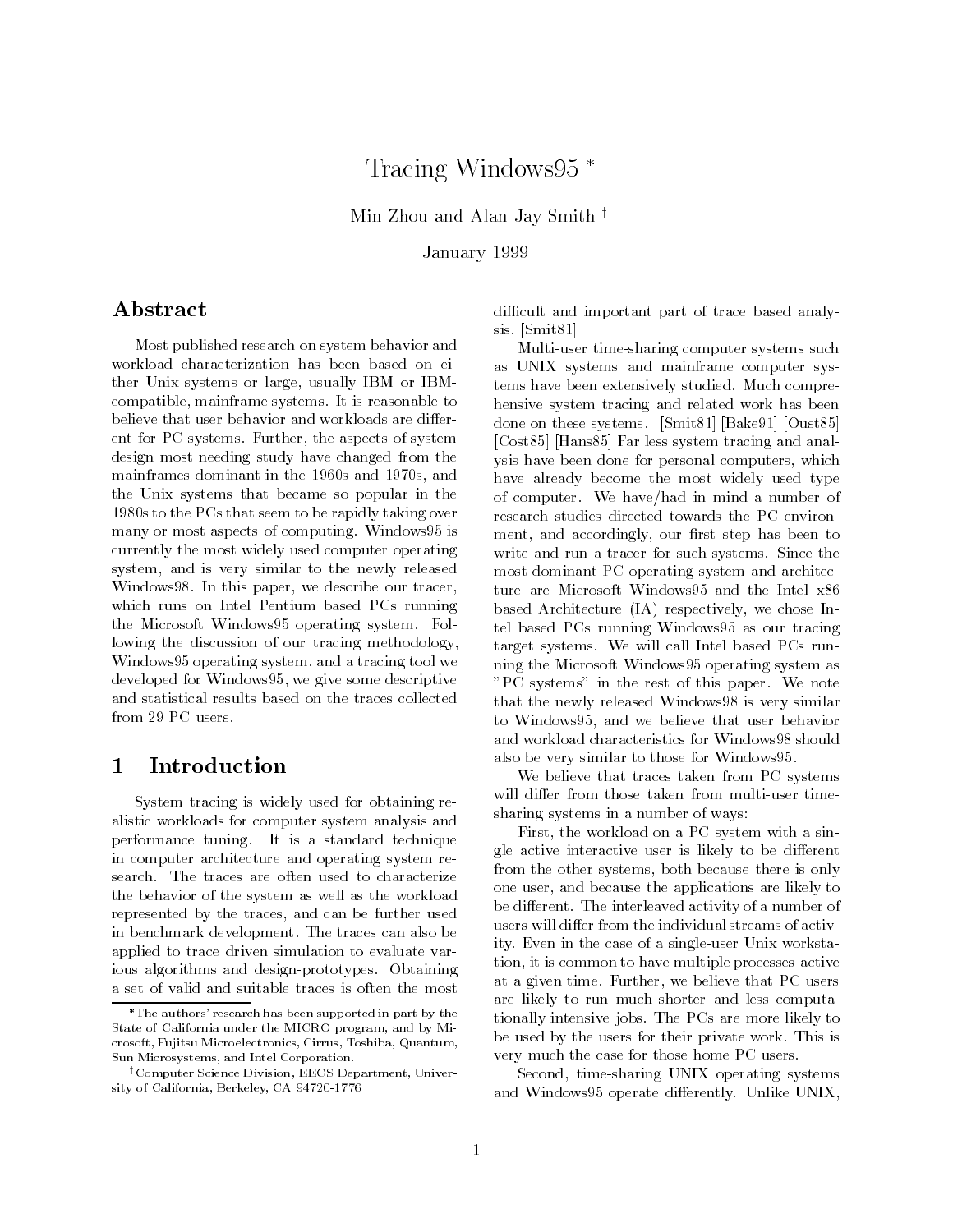Windows95 was designed to be backward compatible with old software applications including old MS-DOS applications and 16-bit Windows applications. For instance, Windows95 uses an improved version of the MSDOS-FAT format file system, and Windows95 also supports several different memory models. Windows95 is not a true preemptive operating system nor is it a secure operating system, and it is not as stable as larger time-sharing systems as well. [Schu95] [Oney96] [Petz96] [Nort97] We will further discuss Windows95 and its file system, virtual machine, memory system and process scheduling in the next major section.

Third, time-sharing systems and PC system do not always share the same type of application soft ware. Large time-sharing system applications are more likely to be scientific computation oriented or enterprise server software. The most popular UNIX workstation testing workload are the SPEC benchmark suite [Spec98] and TPC database benchmark suite [TPC98]. PC software applications are more likely to be graphic user interface (GUI) oriented, personal information processing intended, and more interactive with the users. MS-Word and Lotus-123 are such examples.

Finally, hardware and software developers of workstation and mainframe computers often emphasize such issues as performance, capacity and reliability. In comparison, PC developers are more concerned with cost, convenience, power consumption, etc.

For this project, we have designed and developed a Windows95 PC system tracer, WMonitor, which collects traces of user and file system activity. In this part of the project, our objective has also been to characterize the PC workload. Our tracing guideline is to achieve a reasonable compromise among the requirements of comprehensiveness, flexibility, minimum user interference and simplicity of analysis.

The selection of users traced will have a significant impact on the characteristics of the workload collected. In this paper, we report on traces collected from 29 real users, including engineers, scientists, managers, home users and school students, using a variety of system congurations. Since we are interested in PC workload characteristics, which include those of users and file systems, our trace events include user inputs, application switches, and file system calls.

The rest of this paper is organized as follows: Section 2 discusses and compares some previous related research. Section 3 discusses our tracing

methodology, our tracer design implementation, as well as the tracer installation and experiments. We give information about the users and the systems being traced in the same section. Section 4 discusses the description and the statistics of the traces that we collected. The trace description is followed by the discussion of the tracer overhead and limitations. Finally, section 5 summarizes our tracing and gives the directions of our future work. In the appendices, we provide an overview of Windows95 and a more detailed discussion of the trace formats.

# 2 Related Work

In this section, we discuss some previous related system tracing work. We concentrate on related work by these others and others at Berkeley, but cite some other work as well; this is a small fraction of the dozens to hundreds of trace based system studies. We also briefly highlight the major differences and similarities between those related tracers and our Windows95 tracer.

## 2.1 Tracing UNIX Workstations and Mainframe Computers

Da Costa [Cost85] presented a BSD 4.2 UNIX file system tracing package. See also [Zhou85]. Ousterhout et al [Oust85] [Bake91] traced the Sprite distributed file system via kernel instrumentation. In most cases, UNIX tracers were imple mented via modifying the UNIX file system kernel. Zivkov et al. [Zivk96] used several sets of mainframe computer traces to characterize disk referencing patterns and study disk caching. Their DB2 disk reference traces were collected from IBM DB2 customer sites using DB2PM, an IBM DB2 performance monitoring package, and GTF, an IBM general tracing package. The IMS disk referencing traces were generated from IMS online system log files. The GCOS traces were collected by instrumenting the GCOS operating system.

The above projects were all primarily focused on the file systems of time-shared multi-user computer systems. Similarly to our Windows95 file system tracing, these file system tracing projects were also done at the logical level, and file system call function names and logical addresses were recorded with time stamps. Most sets of traces were similar to our traces, which cover the file system activities over a period of a few days to one week. Our tracing is different from other tracing projects in that our targets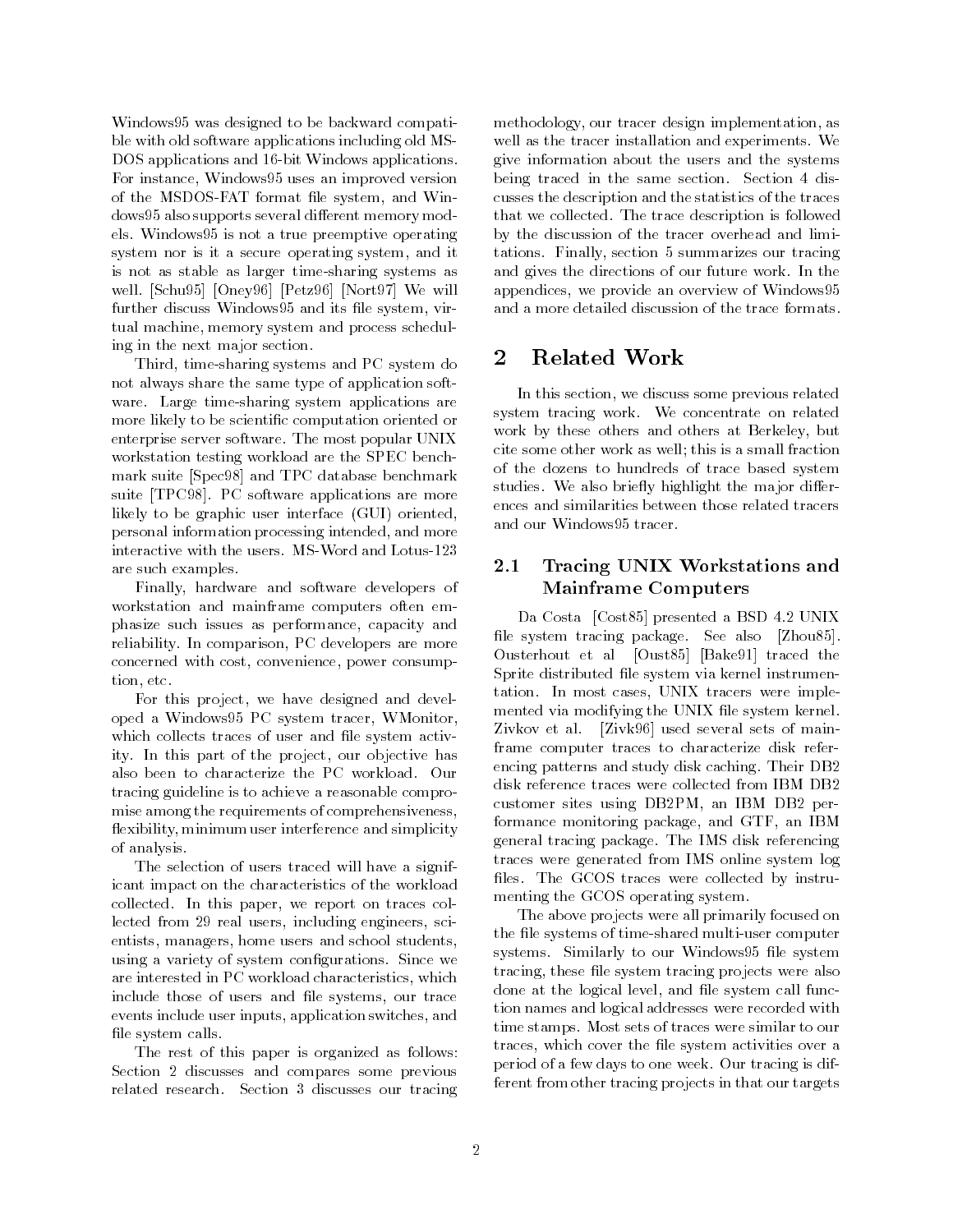are single user PC systems, and our tracing does not need to modify the kernel code of Windows95.

Hanson et al [Hans85] used a modified UNIX C Shell to trace the user inputs in the UNIX shell command environment. She also combined UNIX accounting information with the user input data in her research on UNIX shell usage characterization. The command line user interface has largely been replaced by the graphical user interface in a modern operating system environment, such as MS-Windows, MacOS and OpenWin. Compared to Hanson's UNIX shell usage tracing, our Windows tracing also collects information on mouse inputs and window switches in addition to the keyboard inputs.

Ruemmler [Ruem93] used a kernel-level trace facility built into HP-UX to trace physical disk I/Os and described the direct disk access patterns. In comparison, our Windows95 tracing does not collect information on computer system activities at the physical level, such as the disk drive direct I/Os studied in [Ruem93].

### 2.2 Tracing PC systems

Douglis et al [Doug94] traced the file system level disk activities of Apple Powerbook computers. Lorch et al [Lorc97] traced and profiled the system resource usage on Power-PC systems with two tracing tools: "StateProfiler" and "PowerMeasure". These are both MacOS specific.

Li et al $\,$  [Li94] traced the file system level disk activities of DOS/Windows-3.1. Zhou et al [Zhou96] also traced the user and disk activities of Windows-3.1. These tracing tools used the DOS TSR (terminate and Stay Resident) technique, which is rarely used in Window95. In Windows95, TSR programs can only run from a DOS prompt. The roles of TSR programs have been replaced by virtual device drivers. Lee et al [Lee98] traced and characterized several Windows applications under Windows NT on the x86 processor. They used a binary instru mentation engine, Etch, for the x86-Windows NT in their trace collection. Instruction set level desktop application performance was studied from the perspectives of computer architecture. These desktop applications were contrasted to the programs in the integer SPEC95 benchmark suite.

Intel Corporation [Inte97] developed a Windows "PowerMonitor" to monitor the Windows system device drive access and the processor activities. The implementation of Intel's "PowerMonitor" has taken advantage of the features of a performance counter inside Intel's Pentium processors. Similar to Intel's "PowerMonitor", Chen et al [Chen96] presented a Windows tool which studies the Pentium processor's performance. These two Pentium PC tools are primarily used to monitor the processor activities. They only provide profiling information.

Microsoft also provides a system performance monitor tool with Window95, "System Monitor" or "SysMon" [Chon95]. It provides very rich performance metrics on a variety of system resources: file system read/write, virtual memory page faults, swapfile use, disk cache, processor usage, free memory, thread usage, etc. In comparison, our Windows95 tracer only monitors the logical level file system calls and user input activities. However, Windows95 "SysMon" has a major disadvantage, like Intel "PowerMonitor", is it is a real-time monitor with no data capture capability.

Other relevant PC profiling and tracing tools include Intel's VTune [Inte98], TracePoint Technology's HiProf [Trac98], and Rational Software's Visual Quantify [Rati98]. The VTune tool collects, analyses, and provides Intel Architecture-specific software performance data from the system-wide view down to a specic module, function, and instruction in the application codes. HiProf provides detailed profiling information on applications built with Microsoft's Visual Basic as well as Visual C++ to run on Windows. Visual Quantify is a performance profiling tool for Windows application and software component performance analysis.

#### 3 Methodology

In order to obtain a valid set of traces which can appropriately represent personal computer workload characteristics, three major tracing issues need to be addressed: first, what information should be monitored and recorded; second, how to trace Windows95 and get all the information we need; third, what types of users and machines should be traced.

### 3.1 Tracing Ob jects

In this subsection, we discuss what data we collect and why. This tracing project was begun with three end-uses in mind for the data. First, we are studying power management in portable computer systems (see e.g. [Lorc97]), and we wanted to collect those activities reflecting certain aspects of power consumption: user activity and and disk activity. Second, we are interested in extending some of our previous studies in disk caching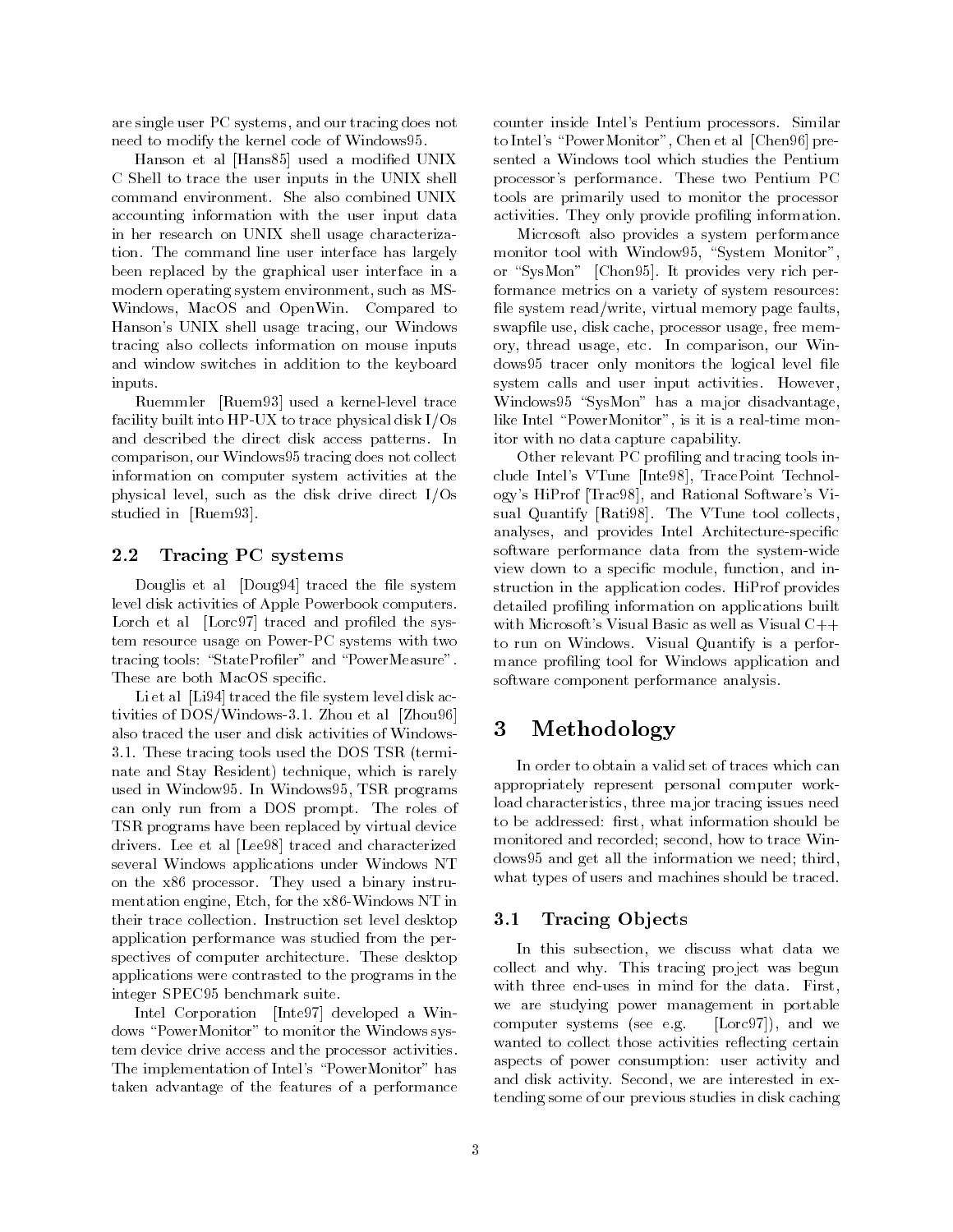[Zivk96] [Smit85] to PC-type systems. Third, we are also interested in characterizing the PC workload, which is the focus of the work described in this paper. A separate paper, which concentrates solely on workload analysis and characterization, and which goes well beyond what is presented here, is available as [Zhou99].

As we discussed earlier, we expect that the workload we observe on the PC will differ from previously studied systems: the operations of personal computer systems are more tightly coupled with user activities (for instance, there are almost no batch or background jobs in PC workloads); the PC workload is more bursty and more GUI oriented; and Windows95 usually does not behave in an optimized way because it was designed to support both 32-bit Windows applications and old MS-DOS as well as 16-bit Windows applications.

Our traces include two parts: user activity traces and file system traces. User activity traces consist of user keyboard input traces, user mouse input traces and active application software traces, i.e. the traces of user-input-focused windows where the user mouse inputs and keyboard inputs are accepted. Since the virtual memory swapping of Windows95 is implemented on top of the file system, our file system traces also include virtual memory swapping information. Our file system traces contain logical file system accesses; physical addresses could be derived with file maps.

In addition to satisfying the requirement of obtaining valid traces, our tracing should also minimize tracing overhead and any interference with the user, and the trace data should be easy to use in analysis. We recognize that these requirements con
ict with each other. In our tracing design and implementation, we believe that a reasonable compromise has been achieved.

#### $3.2$ Tracing Windows95

In this section, we describe how we use Windows95 standard system services to obtain the user activity traces and file system traces. We will use one figure and several examples to illustrate the way our tracer, WMonitor, works. In appendix I, we provide a description of the Windows95 operating system; a reader not familiar with the appropriate Microsoft software may wish to read that section  $first.$ 

#### 3.2.1 WMonitor, the Windows95 tracer

Our Windows95 system tracing relies on two standard Windows OS features: our user activity tracing relies on the Windows message hook procedure support, and our file system tracing relies on Windows95's installable file system support.

For user activity tracing, we rely on the fact that windows inter-process communication heavily depends on Windows message passing. User application processes accept user inputs, such as mouse actions and keystrokes, in the form of Windows messages generated by the Windows OS. Windows hook is a mechanism by which a function can intercept user input messages or system event messages before they reach an application. The function can act on events, modify, or discard them. Functions that receive event messages are called filter functions and are classied according to the type of event message they intercept. For instance, a filter function might want to receive all keyboard or mouse event messages. For Windows to call a filter function, the filter function must be attached to a Windows hook, such as a keyboard hook. Windows provides the API of SetWinodwsHookEx and Unhook WindowsHookEx to the users to maintain and access filter functions. Attaching one or more filter functions to a hook is known as setting a hook. If a hook has more than one filter function attached, a chain of lter functions is maintained in the Windows OS kernel. The most recently attached function is at the beginning of the chain.

Three Windows message hooks are used: WM\_KEYBOARD, WM\_MOUSE, and WM\_CBT (Computer Based Training), to monitor keyboard inputs, mouse inputs, and switches of user-inputfocused window, respectively. Since WMonitor message filter functions will be mapped into the logical address spaces of other applications, to which the messages are sent, the WMonitor message filter functions need to be implemented in a dynamic linked library (DLL). Regular Windows EXE applications can be mapped into only one logical address space.

For file system tracing, we rely on the fact that Windows95 allows third party software and hard ware vendors to write their own File System Drivers (FSDs) for their products as part of Windows95's file system. These FSDs are in the format of Windows virtual device drivers  $(VxDs)$ . This file system support is also called Windows95's installable file system support. These installable file system  $VxDs$ can be dynamically loaded into the Windows95 kernel. All file system calls will be visible to the instal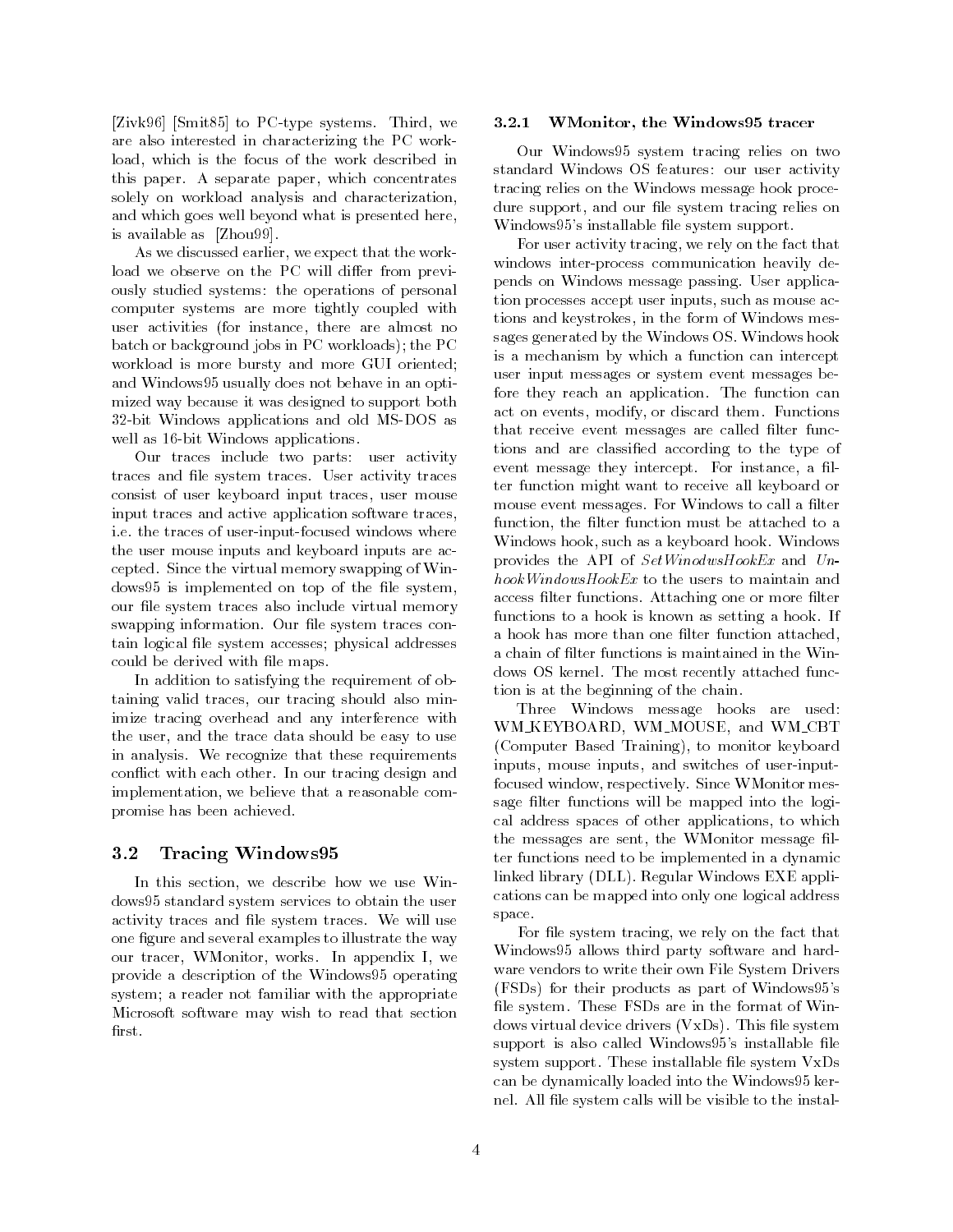lable file system  $VxDs$ . A file system call will be processed by an installable file system VxD which claims to process this call. Our file system tracer is written as such an installable file system  $VxD$ . However, it does not claim any processing responsibility except examining each file system call.

Figure 1 shows the three major WMonitor modules and related system blocks. It also illustrates the control flow of tracing events. These three parts of WMonitor are:

- system virtual device driver which monitors the file system calls;
- magher.de a dynamic library formatique is a distinct of the library formation of the library formation of the module which includes a mouse message hook procedure, a keyboard hook procedure, and a window switch message hook procedure;
- ww.com.com/windows-and-windows-a-bit-applica-a-bit-applica-a-bit-applica-a-bit-applica-a-bit-applica-a-bit-appl tion which contains a tracer console module (the WMonitor graphic user interface), a tracing message processing module, a buffer management and online analysis module, and a WM-VFS user level call-back procedure.



Figure 1: Windows95 Tracing Tool WMonitor Module and Related System Block Diagram

For the example of a mouse input: after a user inputs a mouse click, Windows95 will generate a mouse input message and put it into the Windows mouse message queue. Before this message reaches the current user-input-focused window, the WMonitor mouse message hook procedure has examined this message. A mouse tracing message will be generated from the original mouse message by the WMonitor message hook procedure. The mouse tracing message will be posted to the WMonitor

tracing message processing module where this tracing message is processed. In the case of a file system call: after an application makes a file system call, and before the installable file system manager sends the call to a file system driver which will process it, WM-VFS.vxd will read this call and generate a user level procedure call back to WMonitor.exe. This WMonitor user level procedure will post a corresponding le system tracing message to the WMonitor tracing message processing module where this tracing message is processed similarly to the mouse tracing message. Every file system call due to WMonitor trace dumping, which is referred to as a tracer file system call in the rest of this paper, is also recorded for the tracer overhead analysis.

It is very important that the tracer does not affect the workload and regular user behavior. WMonitor is so designed that it will be automatically initiated upon the start of Windows95. There is no need for the users being traced to operate the tracer, since it runs in the background. WMonitor's trace buffer is less than 1 MB. As the reader will see in Table 1, all the PCs being traced have at least 16MB main memory and sufficient disk space. Therefore, WMonitor's file system calls have little impact on the regular user activities.

WMonitor is written in C++ and x86 assembly language. Microsoft Visual C++ 2.0 and Microsoft Drive Development Toolkit (MS-DDK) for Windows95 are our tracer development tools. We also referred to Walter Oney's Windows95 VxD sample code. [Oney96] WMonitor consists of 57K lines of C++ and assembly language code. WMonitor was developed at Intel Corp. when the author worked there as a summer intern.

#### $3.3$ 3.3 Machines and Users Studied

Different PC users perform very different jobs. Laptop PC users may also behave differently from Desktop PC users. It is very difficult to define who are the "typical" PC users and what is the "typical" PC workload. We've attempted to collect as large a number of user traces as possible, over as wide a range of user types and machine types, including both laptop and desktop PCs. The users being traced include engineers, managers, assistants, students, home PC users, and some others. The workload being traced includes software development, computer aided design, logical synthesis and simulation, document writing, Web browsing, remotedialup, PC game playing, etc.

Our Windows95 tracer was installed on a few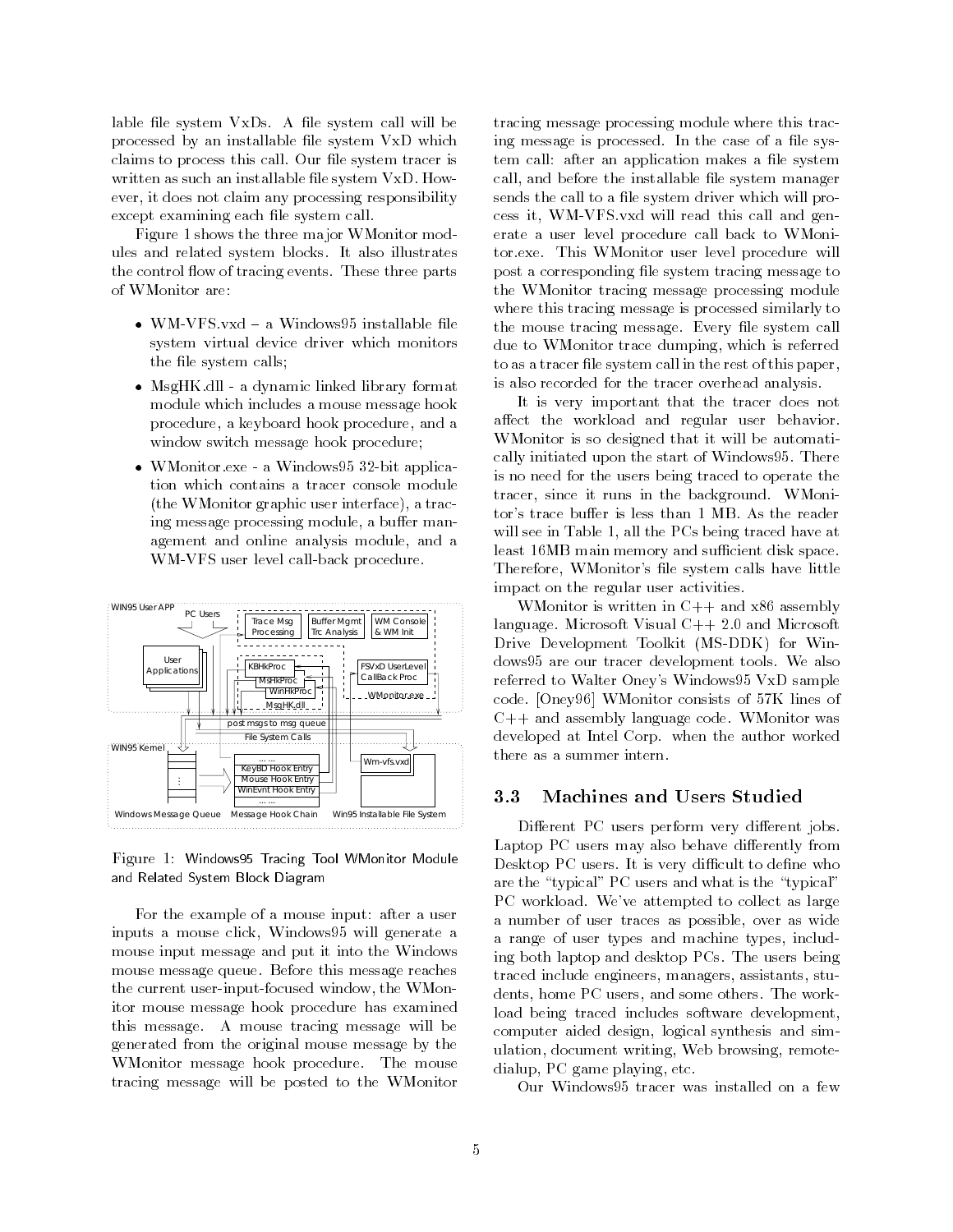home PCs and a number of industry PCs in several corporate sites including Intel Corp., Sony Corp., Toshiba Corp., and Fujitsu Corp. 29 sets of traces are discussed here. Each set of traces was collected from a separate PC machine/user over the period of a few days to a few weeks. Since the portion of the time that each machine was powered on varied a great deal, our tracing time for each user also varies

Table 1 lists the profile information of the machine and user being traced. We show both calendar time and tracing time. The calendar time for each user/machine is measured by the number of hours between the date/time of the first record and that of the last record. The tracing time for each user/machine is measured by the number of hours when the machine was both powered on and the tracer enabled. "Ratio( $Trc/Cal$ )" is the ratio of tracing time to calendar time. "TrcEvent Count" in the table illustrates the total number of trace events for each user/machine being traced. We also give the average numbers (arithmetic mean value of the sample trace set of 29 traces) and standard deviations for the calendar time, the tracing time, the tracing time ratio, and the trace event count in the

# 4 Trace Description

In this section, we explain the trace file format and the collected traces. First we describe the traces; details of the trace formats are in Appendix II. Second, we provide some overall trace statistics. Third, we consider tracing overhead. In the end, we discuss the limitations of our tracing work.

#### 4.1 WMonitor trace files

There are two types of trace files: system activity profile log files and system activity trace record data files. WMonitor system profile log files are named as "WM001.log", "WM002.log" ..., "WM999.log". WMonitor trace record files are named as "WM001.dat", "WM002.dat", ..., "WM999.dat". 001, 002, ..., 999 are the three-digit trace sequence numbers. Each sequence number corresponds to a contiguous period of time when the traced PC is powered on and WMonitor is enabled. Both types of trace files are ASCII format text files.

#### 4.1.1 WMonitor system prole logs

System activity profile log files record the following information: USER\_ID, StartDate, Start-Time, StopDate, StopTime, TotalSectionTime, and activity profiling information. The Start-Date/StartTime and StopDate/StopTime are the calendar date/time when WMonitor starts and stops instrumenting the system activities, respectively. TotalSectionTime is the total trace calendar time in seconds between start time and stop time. Profiling information records the number of tracing events in each tracing interval; the default tracing interval is 5 minutes. The interval can be set by modifying the LOG INTERVAL record in WMonitor initialization file "WMonitor.ini". The profiled trace events include keyboard events, mouse events, window switch events, file system read events, file system write events, file system open events, file system close events, file system seek events, file system delete events, file system directory call events, file attribute events, paging read events, paging write events, other file system call events, and total tracing events. The last activity profiling information record is the total numbers for each type of profiled tracing events. The format of date record is MM:DD:YY. The format of time record is HH:MM:SS. All the numbers in the log files are decimal numbers.

The following file is a WMonitor system profile log example:

| $USER_ID: 380$<br>StartDate: 08/07/97          |          |         |             |                   |              |              |               |
|------------------------------------------------|----------|---------|-------------|-------------------|--------------|--------------|---------------|
| StartTime: 17:37:41                            |          |         |             |                   |              |              |               |
| Time 6 Keybd Mouse WinEvnt FRead FWrite  Total |          |         |             |                   |              |              |               |
| $17:42:41$ 409 251 23                          |          |         |             | 7556              | 1056 . 27699 |              |               |
| 17:47:41 89 33                                 |          |         | 8           | 422               | 73           |              | $\ldots$ 2005 |
| $17:52:41$ 131                                 | $\sim$ 0 |         | $\mathbf 0$ | $\mathbf 0$       | $\mathbf{O}$ | 131          |               |
| $17:57:41$ 0                                   |          | $\circ$ | $\circ$     | $1 \qquad \qquad$ | $\mathbf{O}$ | $\cdots$ 2   |               |
| 18:02:41 238                                   |          | 6       | $\Omega$    | 0                 | 0            | $\ldots$ 244 |               |
|                                                |          |         |             |                   |              |              |               |
| Total: 894                                     |          | 339     | 41          | 7983              | 1129  30177  |              |               |
| StopDate: 08/07/97                             |          |         |             |                   |              |              |               |
| StopTime: 18:16:05                             |          |         |             |                   |              |              |               |
| Total_Section_Time: 1704 seconds               |          |         |             |                   |              |              |               |

If the users are only interested in the system activity profiling information, and the details of each tracing event can be neglected, the log files are sufficient enough to serve this purpose, and thus trace record data files can be disabled. By disabling trace record data files, the tracer overhead and trace disk space usage are greatly reduced, and the system activity statistics and profiling information can also be obtained more directly and quickly. For example, if tuning the standard workloads in system benchmarking is the only tracing goal, the log file should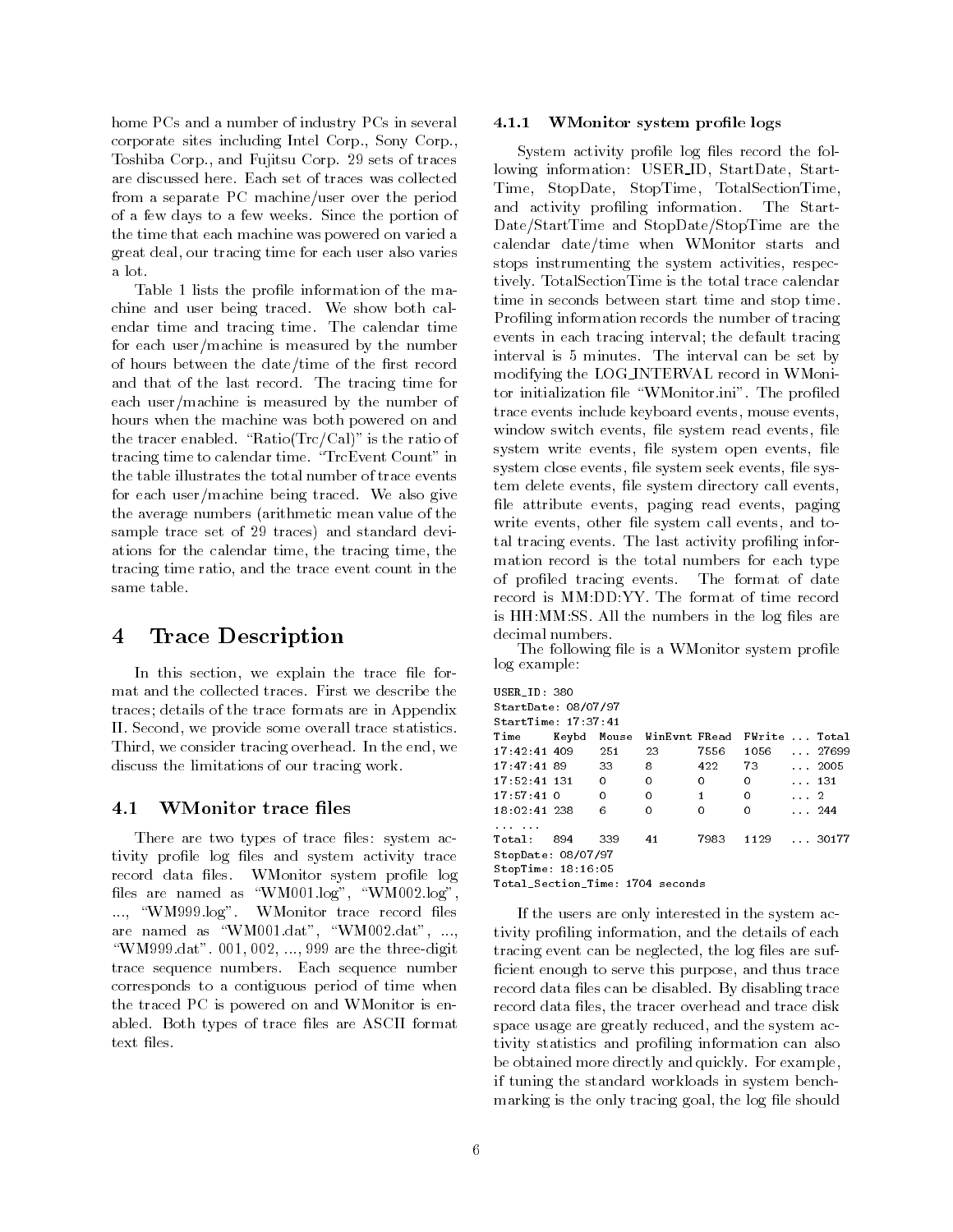|                           | Num-Brand  | Model            | Type    | Mem  | Disk           | Calendar | Tracing  | Ratio     | TrcEvent | Comp    | User-Type         |
|---------------------------|------------|------------------|---------|------|----------------|----------|----------|-----------|----------|---------|-------------------|
| ber                       |            |                  |         | -ory | (C'/D'/E)      | -Time    | -Time    | (Trc/Cal) | -Count   | -any    |                   |
| $\mathbf{1}$              | Toshiba    | Protégé-610      | laptop  | 16M  | 687M           | 199.5h   | 30.96h   | 16%       | 1116999  | Intel   | Engineer/Hdware.  |
| $\overline{2}$            | Toshiba    | Protégé-610      | laptop  | 16M  | 687M           | 1028.2 h | 54.77 h  | 05%       | 1990876  | Other   | HomeUser/Pilot    |
| 3                         | Digital    | HiNote-UltraII   | laptop  | 64M  | 1372M          | 344.2 h  | 116.47h  | 34%       | 8122170  | Fujitsu | Director          |
| $\overline{4}$            | Fujitsu    | Lifebk-v655tx    | laptop  | 48M  | 1293M          | 503.5h   | 153.50h  | 30%       | 4753461  | Fujitsu | Manager           |
| 5                         | Fujitsu    | Lifebk-v655tx    | laptop  | 48M  | 1293M          | 719.3h   | 195.21 h | 27%       | 4619375  | Fujitsu | Manager           |
| 6                         | Fujitsu    | Lifebk-v655tx    | laptop  | 48M  | 1293M          | 185.1h   | 36.74h   | 20%       | 654949   | Fujitsu | Manager           |
| $\overline{7}$            | Fujitsu    | Lifebk-v655tx    | laptop  | 48M  | 1293M          | 201.5h   | 46.16h   | 23%       | 1129639  | Fujitsu | Engineer/IC       |
| 8                         | Fujitsu    | Lifebk-v655tx    | laptop  | 48M  | 1293M          | 215.5h   | 60.97h   | 28%       | 605928   | Fujitsu | Engineer/Docmnt.  |
| $\overline{Q}$            | Fujitsu    | Lifebk-v655tx    | laptop  | 48M  | 1293M          | 715.1 h  | 179.68 h | 25%       | 4188428  | Fujitsu | Engineer/Cad      |
| 10                        | Toshiba    | Pentium-PC       | laptop  | 24M  | 500M           | 215.3h   | 15.13h   | 07%       | 165920   | Toshiba | Engineer/IC       |
| 11                        | Toshiba    | Satellite-110ct  | laptop  | 24M  | 775M           | 215.0h   | 36.93h   | 17%       | 613989   | Toshiba | Engineer/Docmnt.  |
| 12                        | PC         | Pentium-120      | desktop | 24M  | 500M/4G        | 128.5h   | 21.22h   | 17%       | 1216834  | Intel   | HomeUser/Engnr    |
| 13                        | PC         | Pentium-90       | desktop | 32M  | 1.2G           | 86.3h    | 19.63 h  | 23%       | 648849   | Intel   | Researcher        |
| 14                        | Dell       | Dimention-133    | desktop | 32M  | 1547M          | 972.4 h  | 81.91 h  | 08%       | 1447485  | Other   | HomeUser/Studnt.  |
| 15                        | Compaq     | Prolinea-5150    | desktop | 16M  | 2G             | 430.5h   | 40.28 h  | 09%       | 3648197  | Sony    | Engineer/Sftware. |
| 16                        | Sony       | <b>PCV-120</b>   | desktop | 64M  | 2G/2G          | 374.2 h  | 27.82 h  | 07%       | 2603819  | Sony    | Engineer/Sftware. |
| 17                        | Sony       | <b>PCV-120</b>   | desktop | 64M  | 2G/2G          | 438.6h   | 120.38 h | 27%       | 4246332  | Sony    | Engineer/Sftware. |
| 18                        | <b>AST</b> | MS-T 5166        | desktop | 64M  | 2G/2G/1G       | 459.7h   | 51.60h   | 11%       | 9415271  | Sony    | Engineer/Sftware. |
| 19                        | Gtw2k      | P5-166           | desktop | 64M  | 1.5G           | 377.8 h  | 307.98 h | 82%       | 9475388  | Sony    | Engineer/Hdware.  |
| 20                        | Sony       | <b>PCV-120</b>   | desktop | 32M  | 2G             | 380.3h   | 352.98 h | 93%       | 10053795 | Sony    | Engineer/Video    |
| 21                        | Sony       | <b>PCV-120</b>   | desktop | 32M  | 2G             | 378.7h   | 100.96h  | 27%       | 2041658  | Sony    | Manager           |
| 22                        | Sony       | P <sub>55c</sub> | desktop | 32M  | 2G/2G/1.6G     | 191.8h   | 56.90 h  | 30%       | 9166259  | Sony    | Engineer/Sftware. |
| 23                        | Toshiba    | Pentium-PC       | desktop | 24M  | 500M/500M      | 216.1 h  | 52.30 h  | 24%       | 5240669  | Toshiba | Assistent         |
| 24                        | Toshiba    | Pentium-PC       | desktop | 48M  | 500M/500M      | 230.8h   | 29.96 h  | 13%       | 2482814  | Toshiba | Engineer/CAD      |
| 25                        | Toshiba    | Pentium-PC       | desktop | 64M  | 1.2G           | 215.6h   | 46.27h   | 21%       | 954125   | Toshiba | Engineer/Progmer  |
| 26                        | Toshiba    | Pentium-PC       | desktop | 48M  | 1 <sub>G</sub> | 238.1 h  | 59.49h   | 25%       | 1776593  | Toshiba | Engineer/Progmer  |
| 27                        | Toshiba    | Pentium-PC       | desktop | 24M  | 500M/1.5G      | 188.6h   | 42.02 h  | 22%       | 5332521  | Toshiba | Engineer/Docmnt   |
| 28                        | Toshiba    | Pentium-PC       | desktop | 48M  | 1.2G           | 596.1 h  | 49.17h   | 08%       | 8067977  | Toshiba | Engineer/CAD      |
| 29                        | Toshiba    | Pentium-PC       | desktop | 48M  | 500M/500M      | 216.8h   | 56.82h   | 26%       | 2316542  | Toshiba | Clerk             |
| Average (arithmetic mean) |            |                  |         |      | 367.7h         | 84.3h    | 24.4%    | 3727478   |          |         |                   |
| Standard deviation        |            |                  |         |      | 238.9          | 82.6     | 19.2%    | 3154425   |          |         |                   |

Table 1: Profile Data for Machines and Users Traced

be sufficient.

#### 4.1.2 WMonitor trace record data les

Trace record data files record the following data: USER ID, StartTime, StopTime, and the trace records. The StartTime and StopTime read the Windows95 internal millisecond counter when the WMonitor starts and stops instrumenting the system activities. The Windows95 internal millisecond counter is the elapsed (integer) time in milliseconds since the Windows95 system's most recent start. Each trace record includes four data fields: time stamp, trace type, function name, and information detail. We will further discuss the trace record structure in Appendix II. We can determine the calendar date and time for StartTime, StopTime and each trace record based on the time-stamp and the readings of StartTime record and StartDate record in the corresponding WMonitor system profile log file.

The following file is a WMonitor trace record data file example:

```
USER_ID: 761
StartTime: 9E9C4F
Time Type Funct Details
130 3 OPEN C: [223] \DAT\WMONITOR.INI
0 3 WRITE C: [223] 93
\circ3
               CLOSE
                          C: [223]0 SEEK C: [2A8] 49 SEEK C: [2A8] 49 SEEK C: [2A8] 49 SEEK C: [2A8] 49 SEEK C: [2A8] 49 SEEK C: [2A8] 49 SEEK C
0 3 READ C: [2A8] 200
        \overline{2}[e54] C:\WMONITOR\BIN\WMONITOR.EXE
\mathbf{A}0 3 READ C: [271] 1000 MM
\OmegaC: \WINDOWS\SYSTEM\MFC40LOC.DLL
        3
               FATTR
0 3 FDOPN C: \WMONITOR\BIN\*.*
DB 0 K_DN 11
96
        \circ91
96 91 92 93 94 95 96 96 97 98 98 99 99 90 91 92 93 94 95 96 97 98 97 98 97 98 97 98 97 98 97 98 97 98 97 98 9
0 3 FLCKS C: [26B]
\OmegaRENAM
                          C: \DAT\DATA.ZIP \RECYCLED\DCO.ZIP
        \mathcal{B}\circ0 3 DIR C: QLGD \WMONITOR\BIN\MSGHK.DLL
0 3 DELET C: \RECYCLED\DESKTOP.INI
\mathbf{o}START MV
        \mathbf{1}0 1 START MARKET AND START MARKET AND START MARKET AND ARRANGEMENT OF A START MARKET OF A START MARKET OF A ST
        1 STOP_MV
9F
Stop_Time: 1D41D3C
```
With detailed information and time stamps for every trace event available, WMonitor trace record data files can be used in comprehensive workload analysis and trace driven simulation. Except for the calendar date and time information, WMonitor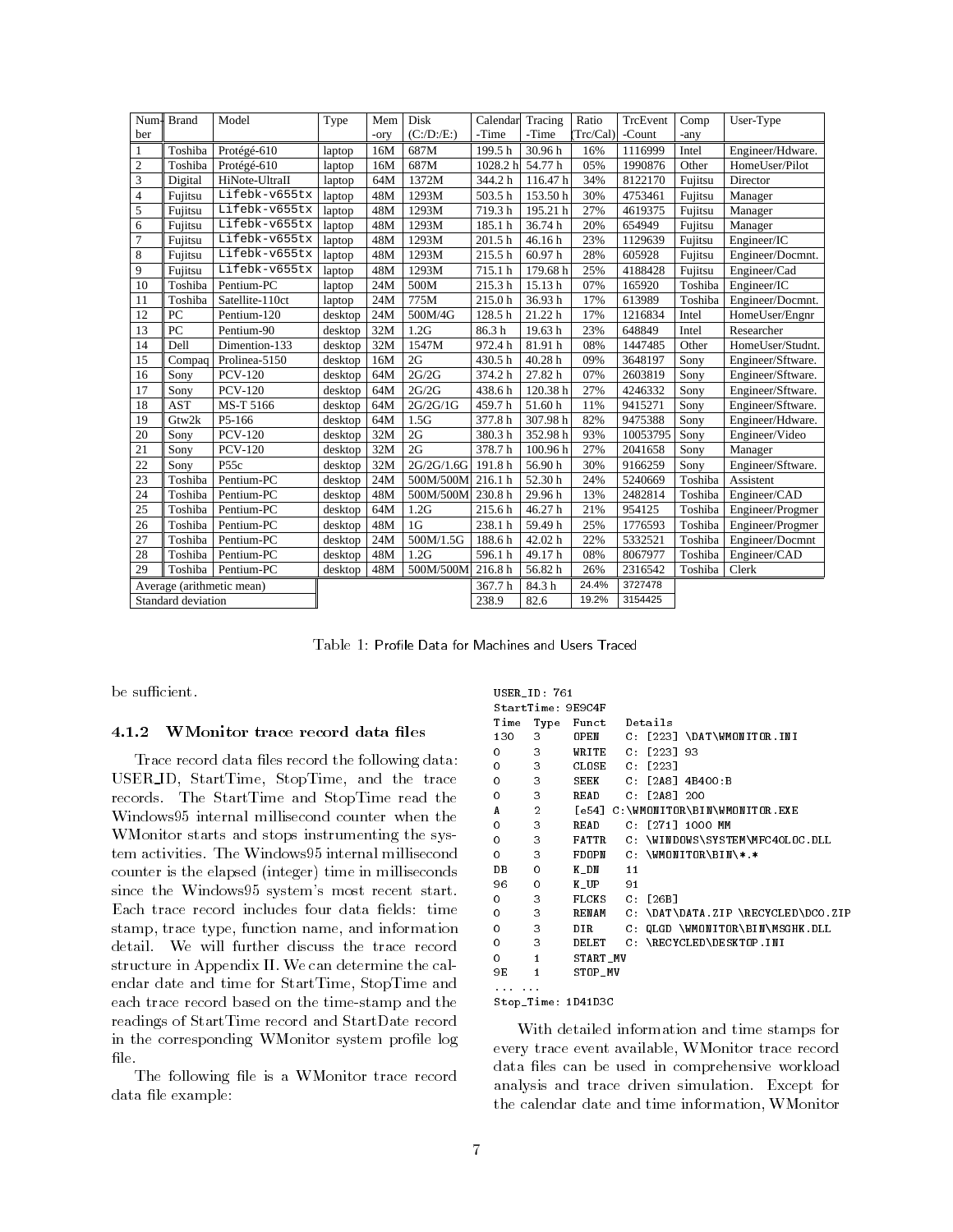system activity profiling information log files can be reproduced from the trace record data files.

Detailed information on the trace records is found in Appendix II.

#### 4.2 Trace Statistics

| Item                      | <b>Statistics</b> |
|---------------------------|-------------------|
| Number of Users           | 29                |
| Number of Trace Files     | 1546              |
| Total Data Size           | 2762 M bytes      |
| (compressed data)         | 180.7 M bytes     |
| <b>Total Records</b>      | 103,461,579       |
| <b>Total Tracing Time</b> | 2,443.6 hours     |
| Total Active Time:        | 1,505.6 hours     |
| $(idle_time<60 sec)$      |                   |

Table 2: Trace Data Overall Statistics for 29 Traces

Table 2 describes the trace size. As shown in the table, the average size of the compressed trace per user is about 6M bytes. WMonitor does not compress the trace. The archived traces files were compressed with WinZip. The tracing time is de fined as the duration during which the traced PC is powered on and WMonitor is enabled. The average tracing time per user is 52 hours. The PC users are active during  $62\%$  of the tracing time. We define a user as "active" if one or more tracing events have taken place during the past 60 seconds.

|          | Total Rec#(std*) | Percent  | Rec#/hour |
|----------|------------------|----------|-----------|
| KeyRec   | 89864 (75611)    | 2.57%    | 1637.9    |
| MouseRec | 92387 (108497)   | 2.64%    | 1271.0    |
| WinRec   | 3999 (3389)      | $0.11\%$ | 63.9      |
| FSysRec  | 3227K (2774K)    | 92.57%   | 47121.8   |
| MSwapRec | 72702(105648)    | 2.08%    | 1314.4    |
| Total    | 3486K            | $100\%$  | 51408.8   |

Table 3: Trace Data Breakdown Statistics ("Rec $\#$ " is record number, " $std^*$ " is the standard deviation.)

Table 3 describes the frequency of tracing events The data shown in the table are the arithmetic mean values of the 29 users' traces. File system trace records account for 92.6 percent of the total number of trace records.  $KeyRec$ ",  $WenceRec$ ",  $WinRec$ ",  $TSSRec$ " and "MSwapRec" in the table represent keyboard trace record, mouse trace record, window switch trace record, file system trace record, and Windows95 virtual memory swapping file system call trace record, respectively. In this table and the rest of the paper, we will use the term "file system calls" for simplicity whenever we discuss the regular file system calls; this does not include the memory swapping and tracer file system calls. The PC users input by means of mouse devices as frequently as by keyboard. The PC users switch from one user-input-focused window, i.e. a foreground Windows process, to another window as often as about once per minute.

| Category         | APPLICATION (exe,dll) |
|------------------|-----------------------|
| WindowsSystem    | EXPLORER, SHELL32,    |
|                  | COMDLG32, WINHELP,    |
|                  | MPRSERV               |
| MsOffice/GrpWare | WINWORD, ACCESS,      |
|                  | POWERPNT, EXCEL,      |
|                  | COREL70,              |
| EngineerTool     | MSDEV, DDRAW,         |
| <b>MiscTool</b>  | NOTEPAD, CALC,        |
|                  | PHOTOSHOP, WINZIP,    |
|                  | ACRORD32,             |
| Browser          | NETSCAPE, IEXPLORE    |
| DosApplication   | MASM, QUICKEN,        |

Table 4: Traced Application Categories

From the user activity traces, we are able to filter out the names of the most frequently accessed Windows applications. We divide these applications into six categories, which are illustrated in Table 4.

Table 5 shows the 35 most frequently run applications ("APPLICATION"). We determine the most frequented run applications by the total time (in seconds/hour) each application was traced to be running  $(\text{``TIME''})$ . Note that since we don't actually collect CPU traces or OS scheduler traces, we use the active window as the indication of which process is active. This leads to some errors (see [Zhou99] for a further discussion of this issue), but we believe that they are minor. In the same table, we also show the average number of times each application was invoked per hour ("Invoked"), the average numbers of user keyboard/mouse inputs per hour ("KeyEvnt"/"MouseEvnt"), the average number of file system calls per hour ("FSCall"), and the average number of memory swapping file system calls per hour ("MmSwap").

Figure 2 shows the measured idle behavior in PC systems. The Y axis on the left is the system idle time given a certain tracing event interval on X axis. For example, the figure shows that if all the idle periods of 1 second to 2 seconds are added up, a PC system idles 376 second in total per hour. For another example, if all the idle periods of 1 minute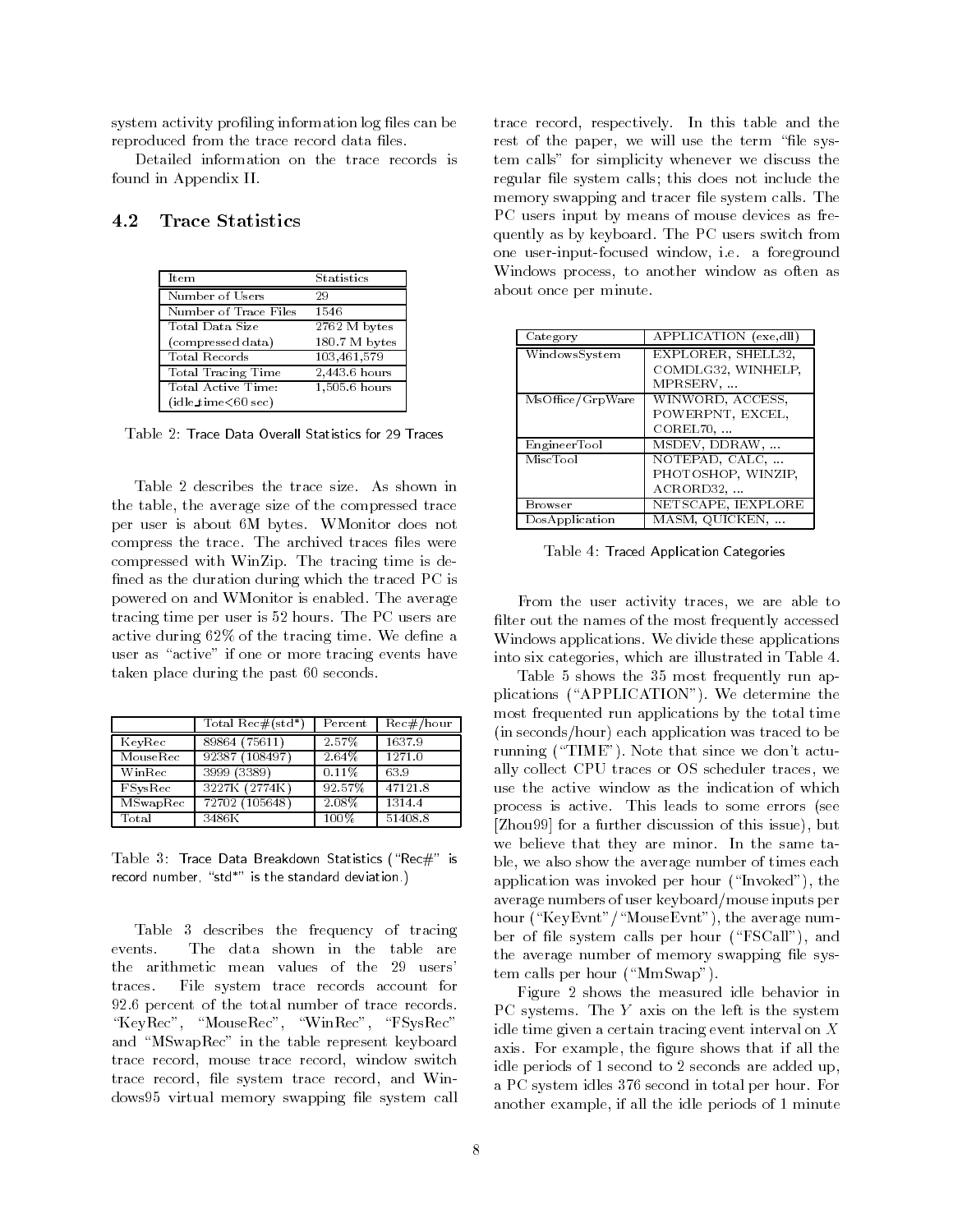| <b>APPLICATION</b>  | TIME   | Invoked | KeyEvnt | MouseEvnt | FSCall   | MmSwap             |
|---------------------|--------|---------|---------|-----------|----------|--------------------|
| <b>SCREEN-SAVER</b> | 978.26 | 0.71    | 0.4     | 205.8     | 92056.0  | $921.\overline{2}$ |
| MSDOS-PROMPT        | 472.03 | 20.84   | 1588.4  | 3849.1    | 96143.1  | 2025.7             |
| EXPLORER.EXE        | 295.31 | 10.47   | 818.3   | 5762.3    | 189544.3 | 6914.6             |
| WINWORD.EXE         | 227.23 | 2.71    | 2669.8  | 1992.8    | 72541.5  | 3018.6             |
| EUDORA.EXE          | 216.15 | 1.09    | 188.5   | 245.8     | 8802.2   | 78.5               |
| MSDEV.EXE           | 215.72 | 3.18    | 333.6   | 184.8     | 11064.1  | 407.1              |
| XVISION.EXE         | 172.70 | 0.65    | 786.0   | 25.0      | 5643.0   | 30.6               |
| NETSCAPE.EXE        | 167.86 | 1.54    | 679.8   | 2412.9    | 71988.9  | 3042.5             |
| SHDOCVW.DLL         | 139.78 | 2.10    | 179.7   | 1732.3    | 89917.8  | 2139.8             |
| <b>EXCEL.EXE</b>    | 90.72  | 2.00    | 709.5   | 3189.7    | 93416.5  | 1906.6             |
| XVL.EXE             | 76.23  | 0.32    | 283.3   | 87.9      | 1816.4   | 19.8               |
| SPTNET32.EXE        | 66.24  | 1.39    | 117.9   | 18.4      | 227.3    | 4.5                |
| POWERPNT.EXE        | 66.02  | 0.54    | 579.0   | 1625.2    | 46954.4  | 3047.3             |
| NOTEPAD.EXE         | 44.14  | 0.58    | 1698.5  | 2972.2    | 34740.5  | 1329.8             |
| EUDORA32.DLL        | 36.60  | 0.86    | 216.4   | 260.0     | 16557.8  | 26.5               |
| HIRAMAIL.EXE        | 33.48  | 0.46    | 0.2     | 74.2      | 79.8     | 0.3                |
| MSOFFICE.EXE        | 23.41  | 0.40    | 1.7     | 804.0     | 79919.8  | 3812.5             |
| WINBIFF.EXE         | 20.77  | 0.64    | 248.9   | 70.7      | 52.3     | 1.1                |
| BRYCE2.EXE          | 18.40  | 1.94    | 6.7     | 75.8      | 1841.2   | 54.4               |
| TELNET.EXE          | 18.09  | 0.18    | 541.6   | 135.7     | 4342.6   | 157.4              |
| RDD.EXE             | 12.71  | 0.53    | 7.6     | 146.1     | 3911.6   | 198.5              |
| COMCTL32.DLL        | 12.33  | 1.22    | 278.7   | 5355.0    | 112844.3 | 2954.8             |
| SUPERTAG.EXE        | 11.75  | 0.31    | 301.4   | 191.0     | 646.6    | 15.6               |
| BPCAP.EXE           | 11.43  | 0.06    | 1.5     | 56.6      | 4427.8   | 88.2               |
| PREMIERE.EXE        | 11.21  | 0.63    | 4.8     | 95.1      | 4297.8   | 58.1               |
| WINHLP32.EXE        | 11.18  | 0.70    | 459.5   | 8335.2    | 142248.8 | 5054.0             |
| SIDEKICK.DLL        | 11.04  | 0.06    | 47.8    | 12.7      | 5330.8   | 65.8               |
| TSTCON32.EXE        | 10.63  | 1.29    | 6.0     | 140.7     | 3869.8   | 15.4               |
| X.EXE               | 10.60  | 0.15    | 138.0   | 18.3      | 485.2    | 3.7                |
| COMDLG32.DLL        | 9.87   | 0.85    | 1077.2  | 6585.8    | 108540.3 | 3338.8             |
| SHELL32.DLL         | 9.39   | 2.18    | 700.4   | 5342.3    | 441804.0 | 11974.6            |
| WINPROJ.EXE         | 8.65   | 0.04    | 10.0    | 24.2      | 2709.1   | 2.1                |
| MSWORKS.EXE         | 7.89   | 0.36    | 136.5   | 111.8     | 537.7    | 41.4               |
| MAILNEWS.DLL        | 7.40   | 0.15    | 687.5   | 434.3     | 6491.2   | 361.3              |
| MPRSERV.DLL         | 6.04   | 0.15    | 1678.9  | 3821.0    | 64637.7  | 988.3              |

Table 5: The Most Frequently Used Applications ("APPLICATION" is the application name, "TIME" is the total seconds each application was traced per hour, "INOVKED" is the count of number of times each application was invoked per hour, "KeyEvnt/MouseEvnt/FSCall/MmSwap" are the counts of different events per hour.)

to 2 minutes are added up, a PC system idles 156 seconds in total per hour. The Y axis on the right is the percentage of cumulative system active time in the total tracing time. For example, if we set the tracing event interval to 1 second, a PC system is considered to be active for about 43% of the total tracing time. In this case, the system enters idle state from active state, if there is no tracing event taking place within one second after the previous tracing event has completed.

Table 6 gives the percentages of the top 13 most frequently invoked Windows95 file system calls. The percentages are calculated using the following formula:

$$
((\sum_{user=1}^{29}\frac{FunctionCallCount}{AllFSCallCount})/29)*100\%
$$

| Function Name       | Percentage |
|---------------------|------------|
| SEEK                | $31.64\%$  |
| <b>READ</b>         | $24.59\%$  |
| FINDNEXT            | $12.18\%$  |
| WRITE               | 5.83%      |
| FINDOPEN            | $4.56\%$   |
| FINDCLOSE           | 4.28%      |
| FILEATTRIB          | 3.74%      |
| OPEN                | 3.30%      |
| CLOSE               | $3.14\%$   |
| GETDISKINFO         | 3.09%      |
| <b>IOCTL16DRIVE</b> | 2.01%      |
| FILETIMES           | $1.29\%$   |
| DIR.                | $1.01\%$   |

Table 6: Most Used File System Calls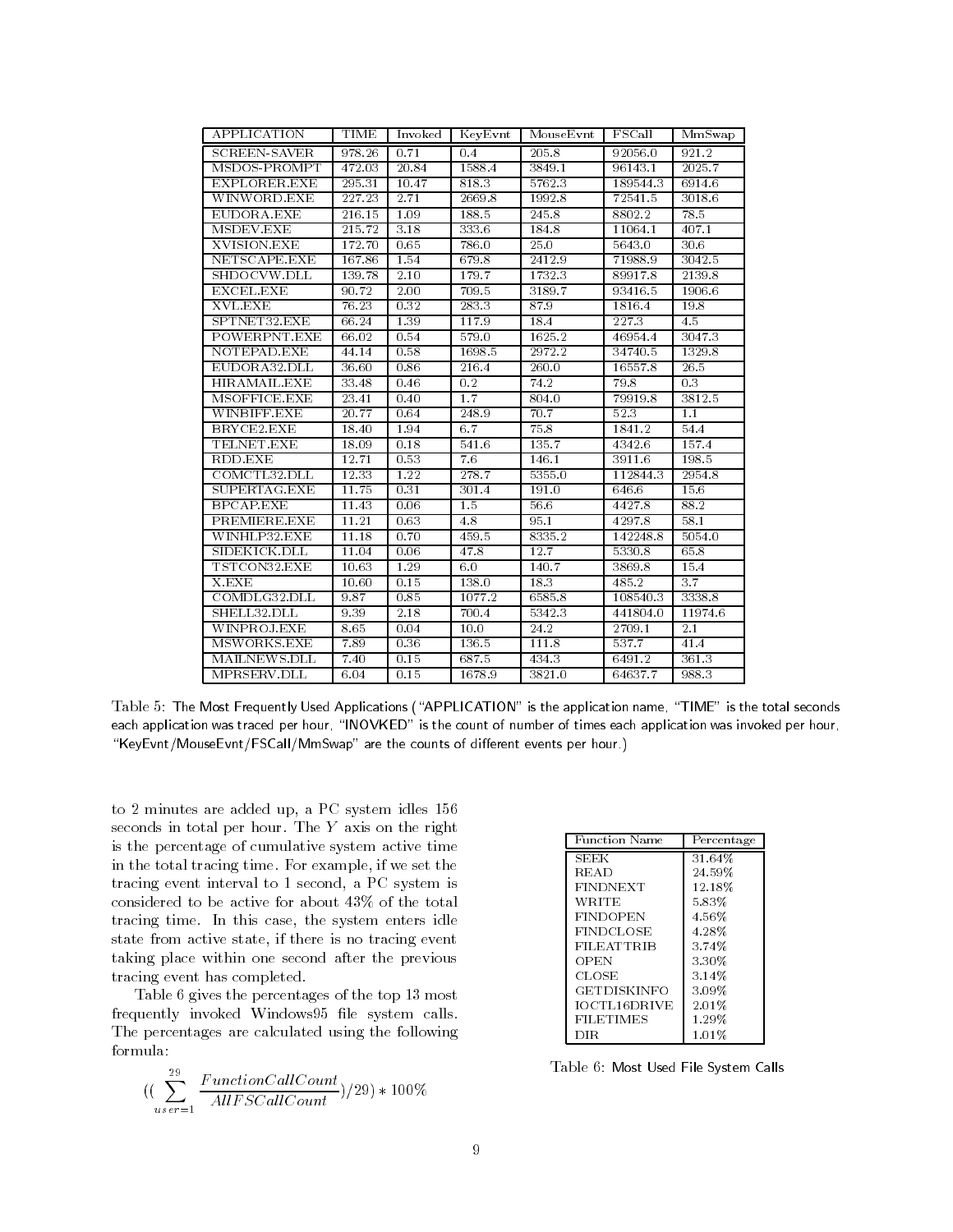

Figure 2: System Idle Time Distribution







Figure 4: Write File System Call Block Size vs. Access Times and Total Bytes Written

where  $FunctionCallCount$  is the count of a certain file system function calls of one user,  $AllFSCallCount$  is the total count of file system calls of this user.

Table 7 shows the number of bytes per hour accessed by the file system calls of READ, WRITE, virtual memory READ, virtual memory WRITE, and the percentage of total bytes accessed by each, respectively.

| Function      | Bytes per hour | Percentage |
|---------------|----------------|------------|
| FS Read       | 31183 K        | 71.58%     |
| FS Write      | 5154 K         | 11.83%     |
| MemSwap Read  | 4176 K         | 9.58%      |
| MemSwap Write | 3051K          | 7.00%      |

Table 7: File System Traffic

The next two figures, Figure 3 and Figure 4, show the block size distributions and total read/write bytes for READ and WRITE file system calls. For example, as shown in Figure 3 50.1% of the bytes were transfered as part of the blocks with size of 2049 to 4096 bytes, and  $34.7\%$  file READ calls are with these block sizes.

As can be seen from these figures, most block sizes are intermediate, 4KB being the most popular. Since both the Windows95 virtual memory page size and the FAT-32 cluster size are 4K bytes, software designers tend to also use 4KB as the file read or write buffer size.

Figure 5 shows how frequently a PC file is accessed (with an "OPEN" file system call) in a  $10$ hour period. The  $X$  axis represents the number of accesses to one file in 10 hours. The  $Y$  axis on the left represents the number of files that have been accessed the number of times given on the X axis, and the Y axis on the right represents the percentage of such files out of the total number of files. For example, there were about 10 files that were accessed ("opened") an average of 16 times per 10 hours. It is intersting to note that an average of 74.8% of the total PC files have only been accessed once during 10 hours. Only  $0.55\%$  or 32 files are accessed 50 times or more during the same time period. In fact, a few files were accessed several hundreds times. Some were even accessed a few thousand times. Such a file can be a graphic file, a initialization information file, a temporary cache file, or even a user specific file. Some examples of these popular files are: CONTROL.INI, EUDORA.INI, SYSTEM.INI, UNIMATIC.INI, NPROTECT.LOG, LMOS.TMP, SCROLLBU.TMP, USER.BIN, M0CP9ESI.GIF,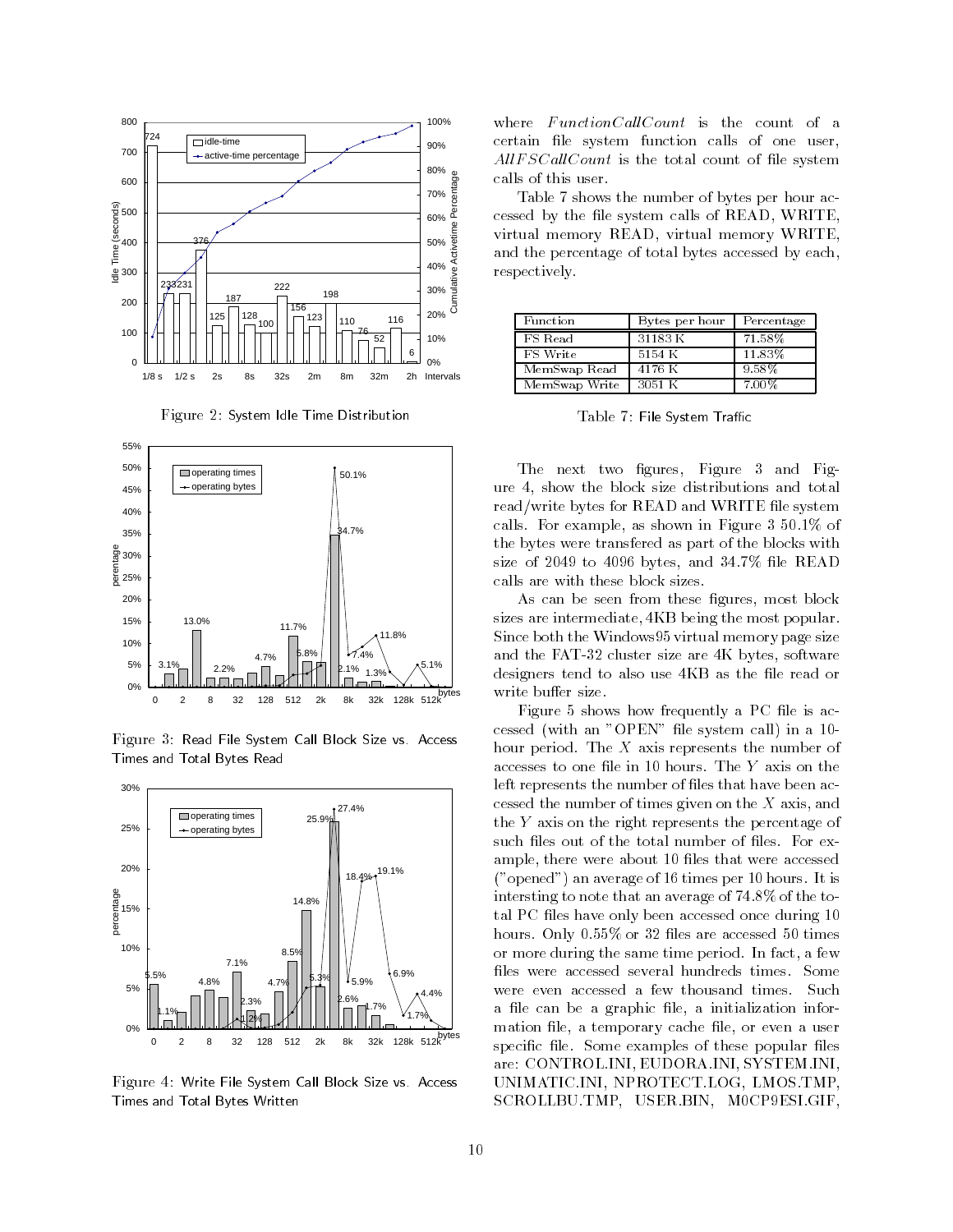

Figure 5: File Access (OPEN) Distribution (There are negative bars in the figure, i.e. some numbers are less than 1. This is because we are showing the number of accesses per 10 hours. Some files were accessed less than once per 10 hours on average.)

#### 4.3 Tracing Overhead

Because we do not trace the processor activity and the user inputs are very sparse, file system tracing dominates our trace. Two types of tracing overheads exist: first, monitoring and generating the trace record; second, dumping the buffered trace records to the hard drives. Every single trace record is generated by only a few tens of lines C code. Compared to the regular file system function processing time, the overhead for generating the trace records is not signicant enough to be considered. Therefore, the WMonitor overhead measure ment will focus on trace record dumping, i.e. file system call counts contributed by the tracer versus the non-tracing counts of regular file system calls.

|                                | <b>Statistics</b>  |
|--------------------------------|--------------------|
| Tracer FS Operation Counts     | 86175              |
| Regular FS Operation Counts    | 3227379            |
| Tracer FS Overhead             | 2.66%              |
| Standard Deviation of Overhead | $0.351\%$          |
| 90% Confidence Interval        | $(2.55\%, 2.76\%)$ |

Table 8: Tracer Operation Overhead

Table 8 shows the tracer overhead and the 90 percent condence interval (over the 29 samples).

#### 4.4 Limitations of the study

We note the following caveats and limitations in our tracing and analysis:

- Lack of processor activity information. We studied system activity based only on file system, virtual memory and user activities. Our system idleness did not consider processor status, i.e. whether the processor was busy processing a task, or the processor was in an idle instruction loop, or a "HLT" (halt) instruction was active. We did not collect the processor status trace, nor did we collect the Windows process/thread trace.
- The dependency on Windows messaging: User input tracing events are time stamped when the input message gets removed from the user-input-focused window rather than when it is generated. The file system traces are time stamped when the file system trace messages are processed.
- Lack of le system caching information.

It is difficult to estimate the system performance in the absence of processor and caching information. Processor activities were not collected since the original motivation for this tracer was to study power management of/at the user interface and the I/O system.

Since most of our analyses have used time granularities (e.g. 1/4 second) much larger than the time stamp quantum (.001 second), the lack of finer resolution of the time stamp should not be a problem. Even for detailed I/O studies, the .001 second quan-

In addition, the diversity of PC workload and the user level burstyness shown in our traces make straightforward arithmetic mean values insufficient for detailed analysis. Further detailed PC workload studies and analysis breakdown into different workload categories are needed.

#### $\overline{5}$ 5 Summary and Future work

In this project we have presented a personal computer system tracer and we have discussed some major issues in personal computer system tracing. A set of PC user and file system traces have been collected from a variety of PC users. The traces collected can be used in a number of ways to provide insights to various aspects of personal computer system and user behaviors. The traces can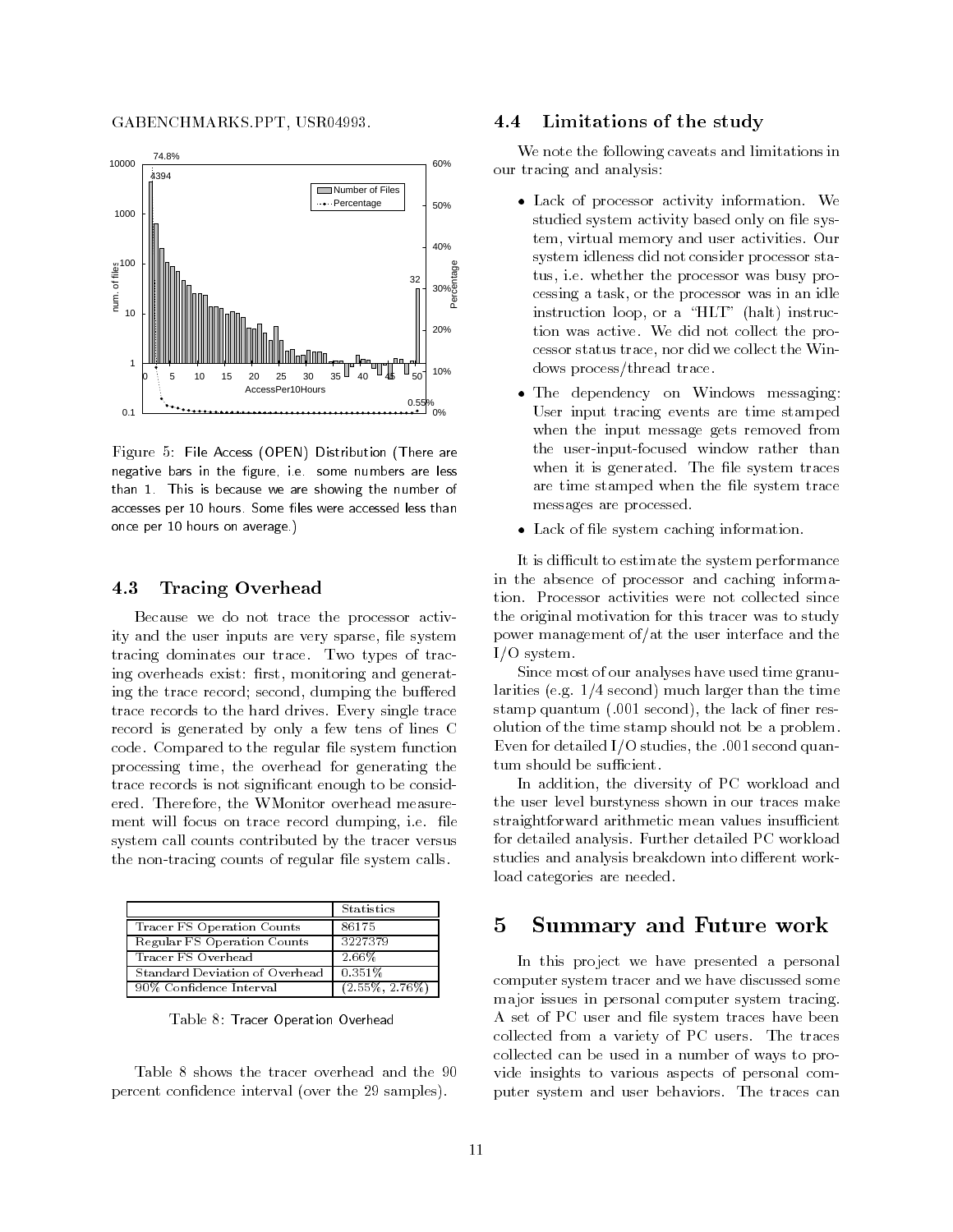be used in benchmark development as well as for trace driven simulation for different system resource management algorithm studies, file caching studies and power management analysis.

As an extension to this work, the processor activity profiling and system resource management could be integrated with our Windows95 tracer. The features of the Pentium processor's performance counter make the above proposal feasible. Another alternative solution is to follow what Microsoft "SYSMON" does, and use "Windows95's performance metrics stored under the key HKEY DYN DATA/PerfStats/StatData with the Windows95 standard Registry API. Given information about the processor activity and other system resource usage, we could establish a more complete PC user and system model. We would be able to analsis the processor activities, and how processors react to the user activities in a Windows environ ment

We have presented some general statistics of PC users and systems in this paper. A much more extensive analysis of the workload appears in [Zhou99]. Related and more detailed trace data is currently being collected from WindowsNT systems at UC Berkeley by Jay Lorch. Future projects will use the data collected in these two projects for studies of disk and I/O system optimization, disk design, and power management.

# 6 Acknowledgments

The Authors would like to thank Intel Corp., for its technical support during the tracer develop ment. The authors also thank Intel Corp., Toshiba Corporation., Fujitsu Microsystems Inc. and Sony Research Laboratories for running the tracer on a number of their machines. The authors owe special thanks to Takashi Miura, Gerry Atterbury, and Act Ratanakul for their help in trace data collection. Tushar Patel and Dennis Reinhardt at Intel Corp. were especially helpful during the tracer development and trace collection. Many other people deserve thanks as well for sacrificing their valuable time and system resources during the trace collection

# Bibliography

[Bake91] Baker, M., Hartman, J., Kupfer, M., Shirriff, K., Ousterhout, J.: Measurements of a Distributed File System Proceedings of the 13th ACM Symposium on Operating Systems Principles , Jul. 1991, 1-15.

- [Chen96] Chen, J., Endo, Y., Chan, K., Mazieres, D., Dias, A., Seltzer, M., and Smith, M.: The Measured Performance of Personal Computer Operating Systems. ACM Transactions on Computer Systems., Vol. 14, No. 1, Feb. 1996, 3-40.
- [Chon95] Chong, H.: The Design and Tuning of Microsoft Windows 95. Proceedings of the 21st International Conference for the Resource Management and Performance Evaluation of Enterprise Computer Systems , Nashville, TN, Dec. 1995, 938-949.
- [Cost85] Da Costa, H.: A File System Tracing Package for Berkeley UNIX. Technical Report of Computer Science Division (EECS), University of California at Berkeley, No. UCB/CSD-85-235 , Jun. 1985.
- [Doug94] Douglis, F., Kaashoek, F., Marsh, B., Caceres, R., Li, K., Tauber, J. Storage Alternatives for Mobile Computers. Proceedings of the First USENIX Symposium on Operating Systems Design and Implementation, Monterey, CA, Nov. 1994, 25-37.
- [Gold74] Goldberg, R.: Survey of Virtual Machine Research. IEEE Computer, Jun. 1974, 34-45.
- [Hans85] Hanson, R.: A Characterization of the Use of The UNIX C Shell. Technical Report of Computer Science Division (EECS), University of California at Berkeley, No. UCB/CSD-86-274, Dec. 1985.
- [Inte97] Intel Corp.: Intel Power Monitor. Available as URL http://www.intel.com/ial/ ipm/.
- [Inte98] Intel Corp.: VTune Performance Enhance ment Environment. Available at URL http://support.intel.com/support/ performancetools/vtune/.
- [Lee98] Lee, D., Crowley, P., Baer, J., Anderson, T., and Bershad, B.: Execution Characteristics of Desktop Applications on Windows NT. The 25th Annual International Symposium on Computer Architecture., Jul. 1998, 27-38.
- [Li94] Li, K., Kumpf, R., Horton, P., Anderson, T. A Quantitative Analysis of Disk Drive Power Management in Portable Computers. Proceedings of the 1994 Winter USENIX Conference, San Francisco, CA, Jan. 1994, 279-291.
- [Lorc97] Lorch, J., Smith, A.: Energy Consumption of Apple Macintosh Computer. Technical Report of Computer Science Division (EECS), University of California at Berke-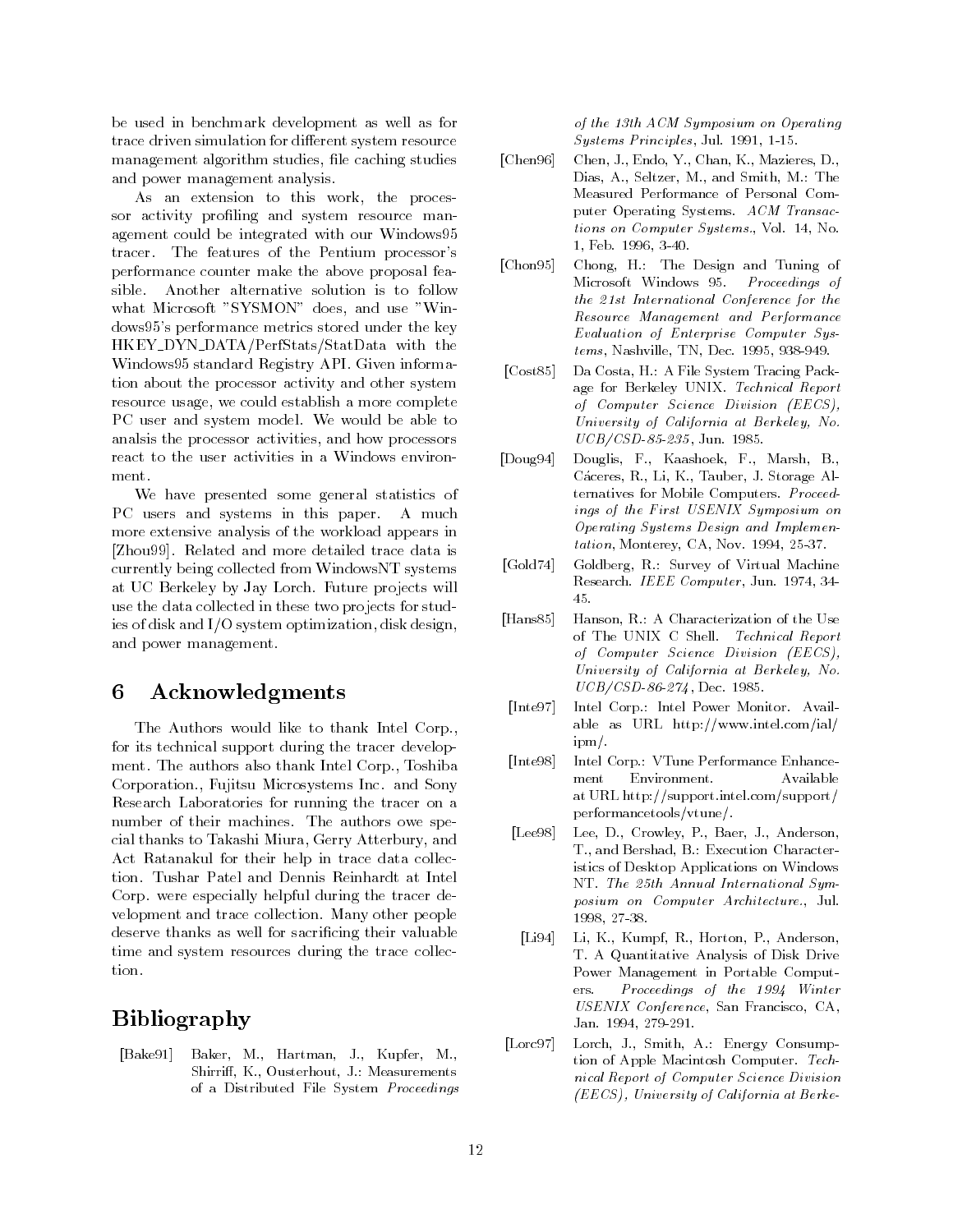ley, No. UCB/CSD-97-961 , Jun. 1997, to appear, IEEE MICRO.

- [Nort97] Norton, P., Mueller, J.: Peter Norton's Complete Guide to Windows95, Second  $Editor, 0-672-31040-6, Sams Publishing,$ Indianapolis, IN, 1997.
- [Oney96] Oney, W.: System Programming for Windows95 , Microsoft Press, Redmond, WA, 1996.
- [Oust85] Ousterhout, J., Da Costa, H., Harrison, D., Kunze, J., Kupfer, M., Thompson, J.: A Trace-Driven Analysis of the UNIX 4.2 BSD File System. Proceedings of the 10th Symposium on Operating System Principles, Orcas Island, WA, Dec. 1985, 15-24.
- [Petz96] Petzold, C.: Programming Windows95 , Microsoft Press, Redmond, WA, 1996.
- [Rati98] Rational Software Corp.: Visual Quantify. Available at URL http:// rational4.rational.com/products/visualq/.
- [Ruem93] Ruemmler, C., Wilkes, J.: UNIX Disk Access Patterns. Proceedings of the Winter 1993 USENIX Conference , San Diego, CA, Jan. 1993, 405-420.
- [Schu95] Schulman, A.: Unauthorized Windows95: A Developer's Guide to Exploring the Foundations of Windows Chicago, IDG Books, 1995.
- [Smit81] Smith, A.: Long Term File Migration: Development and Evaluation of Algorithms. Communications of the ACM , Val. 24, No. 8, Aug. 1981, 521-532.
- [Smit85] Smith, A.: Disk Cache-Miss Ratio Analysis and Design Considerations. Proceedings of the 5th annual Symposium on Computer Architecture, Apr. 1985, 242-248.
- [Smit94] Smith, A.: Trace Driven Simulation in Research on Computer Architecture and Operating Systems. Proceedings of the Conference on New Directions in Simulation for Manufacturing and Communications , ed. Moriton, Sakasegawa, Yoneda, Fushimi, Nakano, Tokyo, Japan, Aug. 1994, 43-49.
- [Spec98] The Standard Performance Evaluation Corporation: Frequently Asked Questions (FAQ). Available as URL http:// open.specbench.org/spec/faq/
- [TPC98] Transaction Processing Performance Council: Frequently Asked Questions (FAQ). Available as URL http://www.tpc.org/ faq general.html
- [Trac98] TracePoint Technology Inc.: HiProf. Available at URL http://www.tracepoint.com/.
- [Zhou85] Zhou, S., Da Costa, H., Smith, A.: A file System Tracing Package for Berkeley

UNIX. Proceedings of USENIX Conference and Exhibition, Portland, Jun. 1985, 407- 419.

- $[Zhou96]$   $Zhou$ , M., Smith  $A$ . A Windows I/O Tracing Package for Notebook PC Power Management. Available as URL http://djinn.cs.berkeley.edu/mzhou/ paper/tracer.ps.
- [Zhou99] Zhou, M. and Smith, A.: Analysis of Personal Computer Workloads. Computer Science Technical Report, UC Berkeley, submitted for publication, Jan. 1999.
- [Zivk96] Zivkov, B., Smith, A.: Disk Caching in Large Databases and Timeshared Systems. Technical Report of Computer Science Division (EECS), University of California at Berkeley, No.  $UCB/CSD-96-913$ , Sep.

# Appendix I: Overview of Windows95

In this appendix, we summarize some major characteristics of the Windows95 operating system.

Windows95 is a 32-bit protected-mode operating system designed to run 16-bit and 32-bit application programs on Intel architecture based personal computers. Windows95 uses the VFAT format file system, a version of MS-DOS FAT file system with long filename support. Windows95 provides up to 4 gigabyte virtual memory. The actual virtual memory size depends on the physical memory and swap space available. Windows95 supports preemptive multitasking of Windowsbased and MS-DOS-based applications. Windows95 runs only on PCs based on Intel architecture processors, 80386s or more advanced models. Windows95 does not attempt to provide a secure environment in which program and data can be insulated from another program's inattentive or intentional misbehavior.

#### A1.1 Windows95 virtual machine

The general concept of virtual machines dates back to early IBM mainframe computers and the work by Robert Goldberg. [Gold74] The virtual machines in the PC world were created when the early versions of Windows needed to support multiple MS-DOS applications and Windows applications running at the same time. [Oney96] [Petz96] A virtual machine created by software reacts to application programs the same way a real machine does, which enables the MS-DOS programs to own the keyboard, the mouse, the display screen, the processor, and the user's attention as if they were running on their own dedicated hardware. Specifically, in the kernel of the Windows95 operating system, a Virtual Machine Manager (VMM) manages all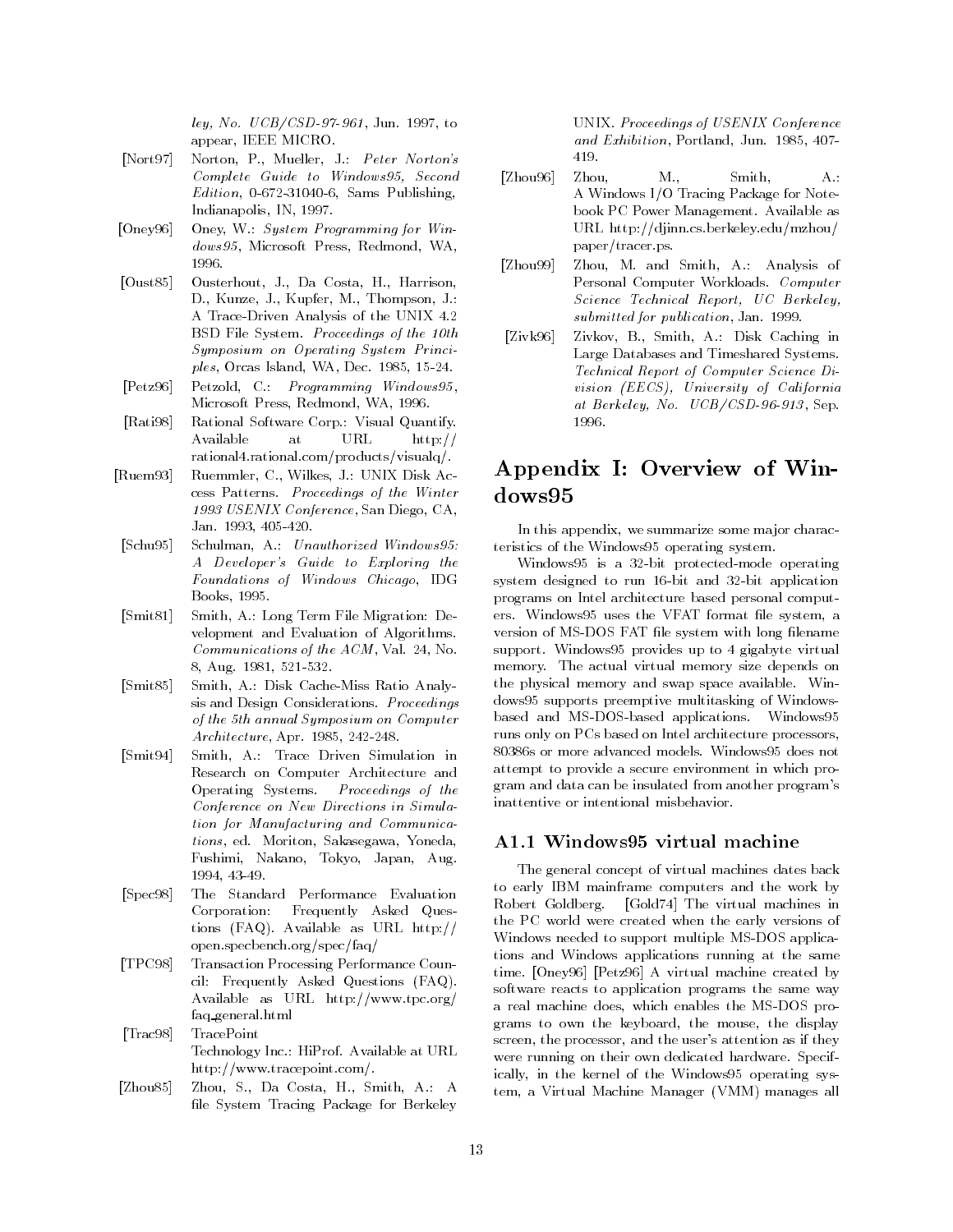virtual machines. The VMM works with Virtual Device Drivers (VxDs) to simulate hardware devices and to provide system services to applications and to each other. There is at least one virtual machine running on a Windows95 system, the system virtual machine, which runs all Windows applications and the Windows95 system itself. One or more MS-DOS virtual machines running MS-DOS applications can co-exist on a Windows95 system.

### A1.2 Windows95 memory model

Generally speaking, Windows95 supports three different memory models: Windows3.1 protected-mode segmented memory model, WindowsNT flat memory model, and Virtual-86 model. In the protected-mode segmented memory model, the processor uses a selector (which points to a segment descriptor entry in the memory descriptor table) and an offset pair to reference a memory location. The virtual memory is divided into segments of up to 64KB each. In the flat memory model, there is only one segment which contains all the programs. Virtual memory with a two-level page table paging scheme is used where each 32-bit address is split into three fields: page table directory pointer, page table pointer, and page offset. Each page frame is 4K bytes. In the virtual-86 mode, 20-bit addresses yield only 1MB of address space. A segment/offset pair is used to generate the 20-bit memory address.

## A1.3 Windows95 processes and threads

Each Windows application occupies a process that consists of a dedicated address space and one or more threads of execution. Each thread corresponds to a sequence of program steps and the evolving state of processor registers and system ob jects associated with that sequence. Windows95 uses a priority-based scheme to preemptively multi-task threads.

Windows95 supports three types of applications: Windows 32-bit application programs, Windows 16-bit application programs, and MS-DOS application programs. Both 32-bit and 16-bit Windows application programs run on the system virtual machine while each MS-DOS application programs run on a separate MS-DOS virtual machine. The system virtual machine has one process for each program, and each 32-bit Windows program can consist of more than one thread. The additional virtual machines are for MS-DOS programs, and each contains exactly one process and one thread.

The 32-bit Windows programs adopt the flat memory model, wherein all code and data can be addressed in a single segment covering all of the virtual memory. The 16-bit Windows programs use the Windows3.1 seg mented memory model, in which available virtual memory is subdivided into segments of up to 64 KB each. The 16-bit Windows programs load segment selectors into the processor's segment registers to access more than 64 KB of memory. The 32-bit programs participate in preemptive multitasking under the overall control of the scheduling subsystem of the virtual machine manager, while the 16-bit Windows applications must cooperatively multi-task amongst themselves { from this point of view, sometimes Windows95 is not viewed as a preemptive multitasking system. MS-DOS program multitasking depends on the scheduling among different virtual machines.

Most of the time, one or a few windows are associated with one Windows program. Similarly to the UNIX foreground process, a user-input-focused window in Windows is the foreground window to which the user input will be posted.

### A1.4 Window95 file system

Windows95 uses an installable file system manager (IFS manager), the highest layer in the file system, to handle all file system calls from Windows 32-bit applications, Windows 16-bit applications and MS-DOS applications. We will discuss IFS in the next subsection in more detail. The IFS manager calls on file system drivers (FSDs) to support different file system formats. The file system formats currently supported by Windows95 include FAT-16 (File Allocation Table with 16 bit entries), FAT-32 (32 bit FAT entry version of FAT, used in the OSR2 (OEM Service Release 2) version of Windows95 and Windows98 and the CD-ROM file system. The FSDs in turn talk to disk drivers which interface with the hardware directly.

A FAT (including FAT-16 and FAT-32) format disk consist of a BOOT sector, a file allocation table, a root directory, and a cluster section. BOOT stores the basic information about the disk and for the use of system boot. The root directory stores the information describing each file entry in the top level directory. The disk cluster section is divided into separated clusters. The notion of a cluster, which is a contiguous collection of disk sectors, was introduced as the allocation unit. Each FAT table entry is used to maintain the status of a disk cluster, and the number of FAT table entries is equal to the number of the clusters on a disk. A FAT table is organized as a linear array containing multiple one way linked lists. One list corresponds to a file or subdirectory. The FAT entry location of the head of each list is stored in the root directory or a sub-directory. In a FAT le system, sub-directories are stored as regular files.

FAT-16 uses a fixed FAT table size (32KB), 16-bit FAT table entries, and variable cluster sizes. FAT-16 supports up to 2GB per logical hard drive. A hard drive larger than 2GB needs to be partitioned into a few logical hard drives for a FAT-16 format file system. For example, FAT-16 uses 32KB cluster for a 2GB hard drive, 16KB cluster for a 1GB hard drive, ... , 4KB cluster for a 128MB hard drive, etc. Different from FAT-16,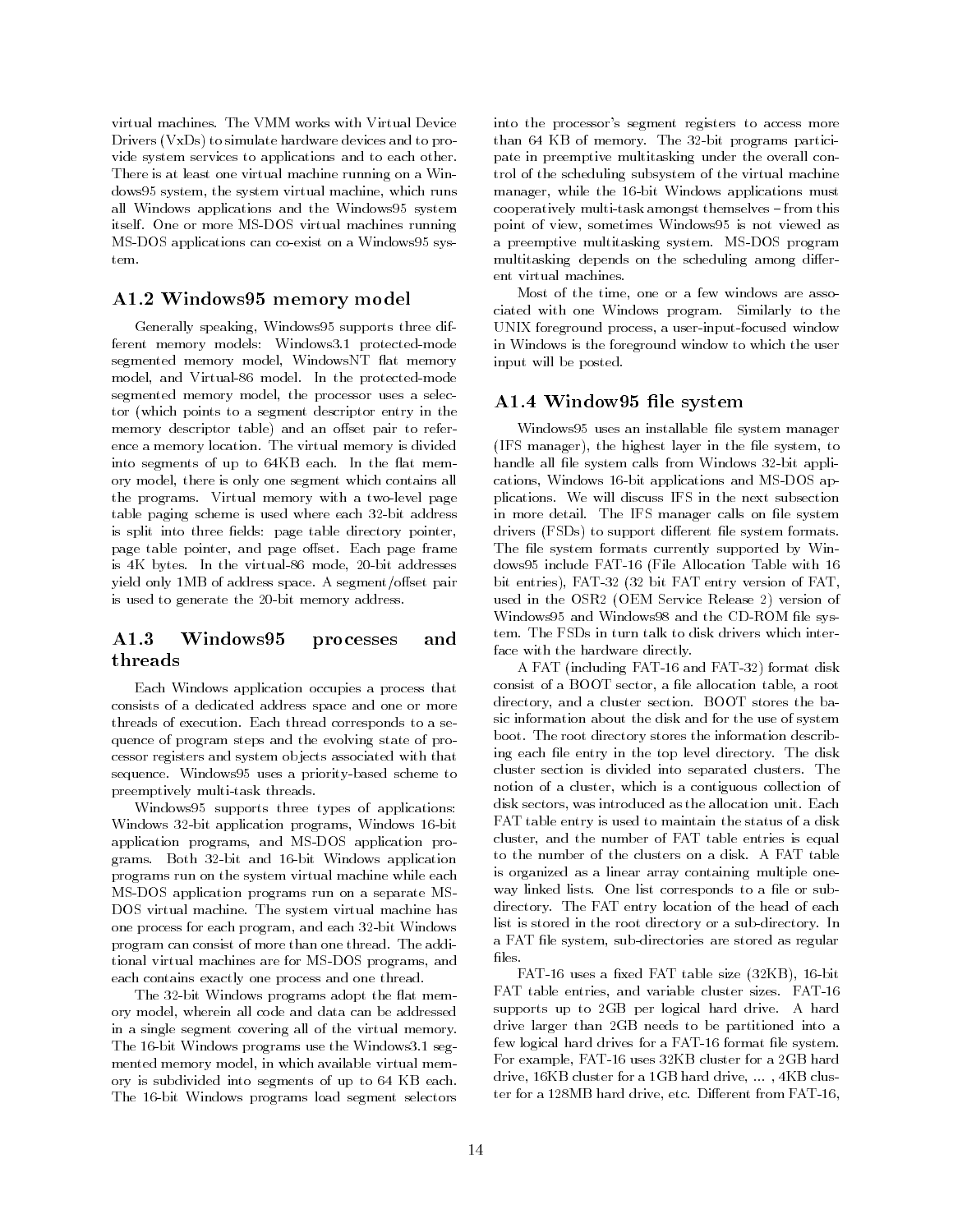FAT-32 uses a variable FAT table size, 32-bit FAT table entries, and a fixed cluster size  $(4KB)$ . It supports up to a 2TB hard drive. Our target systems all use the FAT-16 format file system for their hard drives.

The FAT file system used in Windows95 file system is called VFAT, virtual  $FAT - an$  improved version of the old MS-DOS-FAT format file system plus long filename support. Similar to FAT, VFAT also can be classified as VFAT-16 and VFAT-32. The VFAT file system has two file names for each file, a DOS-8.3 format filename (maximum 8 bytes for the file name and maximum 3 bytes for the file name extension) and Windows95 specific long filenames which can be as long as 256 bytes.

## A1.5 Windows95 Installable File System and IFS Calls

The file systems of both Windows3.1 and MS-DOS depend on MS-DOS's INT21 code to manage files on disk. Since MS-DOS INT21 is not reentrant, multiple processes cannot simultaneously perform file system calls without proceeding one at a time through this critical section. Windows95 relies on the Installable File System Manager to solve this problem and support asynchronous  $I/Os$ . All file system calls of Windows 32bit applications, Windows 16-bit applications and MS-DOS applications go to the IFS manager. These file system calls include the accesses to the memory swap file as well. IFS manager calls on FSDs to implement diverse file systems like FAT and the CD-ROM file system. The FSDs talk to disk drivers which interface with the hardware components such as hard drive and floppies directly.

The IFS manager exports a number of virtual device driver level services for use by other parts of the system. These IFS services and Windows95 virtual device driver's dynamic loading, which was designed for plug-and-play, allows third party soft ware and hardware vendors to write their own device drivers as part of Windows95 file system. One of the most important services provided by IFS manager is the IFS Mgr InstallFileSystemApiHook service. IFS Mgr InstallFileSystemApiHook takes the address of the user VxD hook procedure as an argument, and it returns the address of another hook procedure. A VxD hook procedure is a VxD procedure which will be trigged when the hook-targeting system service is invoked. All the VxD hook procedures should chain the call instead of just processing it to give other potential hooks their chance to examine each request to the targeted system services. Internally, the IFS manager maintains its own list of API hooks so that the users can add and remove the hooks in any order.

There are 31 most commonly used Windows95 installable file system calls generated by IFS manager. These calls are our file system tracing targets. Next we give the names and explanation of these installable file system calls.

- FS ReadFile transfers data from the le to a memory buffer. The memory buffer can be filled asynchronously using one or more I/O requests. In a regular FSD implementation, Windows95 VCACHE facilities should be used to maintain a cache of disk records to minimize the physical  $\sim$   $\sim$   $\sim$
- FS WriteFile transferred data from a memory business to the file. A cache of disk-sector-sized buffers containing the data should be maintained and the physical write operations should be performed asynchronously.
- Files files files and allows an allows and allows and allows an allows an allows and FSD to optimize its prefetches of a file. This function is advisory because the read and write functions both supply a file position that overrides anything recorded by the FSD.
- File takes in the takes in the contractions to open a letter of the state of the state of the state of the state of the state of the state of the state of the state of the state of the state of the state of the state of th which matches the parsed pathname.
- FS CloseFile ushes any output buers to disk, deletes internal structures related to the file, and generally cleans up after a series of operations on an open file.
- FS CommitFile ushes buered data of a le handle to disk.
- Fandle enumerates en letter in an in-the in-the second information.
- $\mathbf{F}$  is a set in form  $\mathbf{F}$  and sets in formation for a set  $\mathbf{F}$  and  $\mathbf{F}$ by the file handle.
- $\sim$  1. September of the state of  $\sim$  100 range in a measure by the file handle.
- FileDate Timestamps the timestamps the timestame sets of the timestame of the timestame of the timestame of the which associate with an open file. There are three Windows95 file timestamps: creation time, lastmodied time, and last-accessed time.
- $\cdot$  . I parse the deleter the mean whose parsed pathname appears in the request pathname.
- FS Dir performs a function on a directory. Directory functions include creating, deleting, checking for the existence of a directory, or converting a directory name between its long-name form and its 8.3 form.
- $\cdot$  I below the contract begins to have the manifold by  $\cdot$  . The manifold  $\cdot$ dle MS-DOS INT 25h and INT 26h (absolute disk read and write) requests.
- FS Direct Volume Access performances and the continues (file system storage resource logical unit) accesses.
- FS ConnectNetResource connects or mounts a network resource.
- Factor is the function to the function to the function the function the function  $\mathcal{L}_\mathbf{X}$ actions required when one of the FSD volumes is unloaded or deleted.
- FS FileAttributes gets or sets the attributes of a file.
- and Find Changes and Changes and Changes and Changes and Changes and Changes and Changes and Changes and Changes and Changes and Changes and Changes and Changes and Changes and Changes and Changes and Changes and Changes and C  $FS\_{FindNextChangeNotify$  search for file change notifies on a certain disk drive.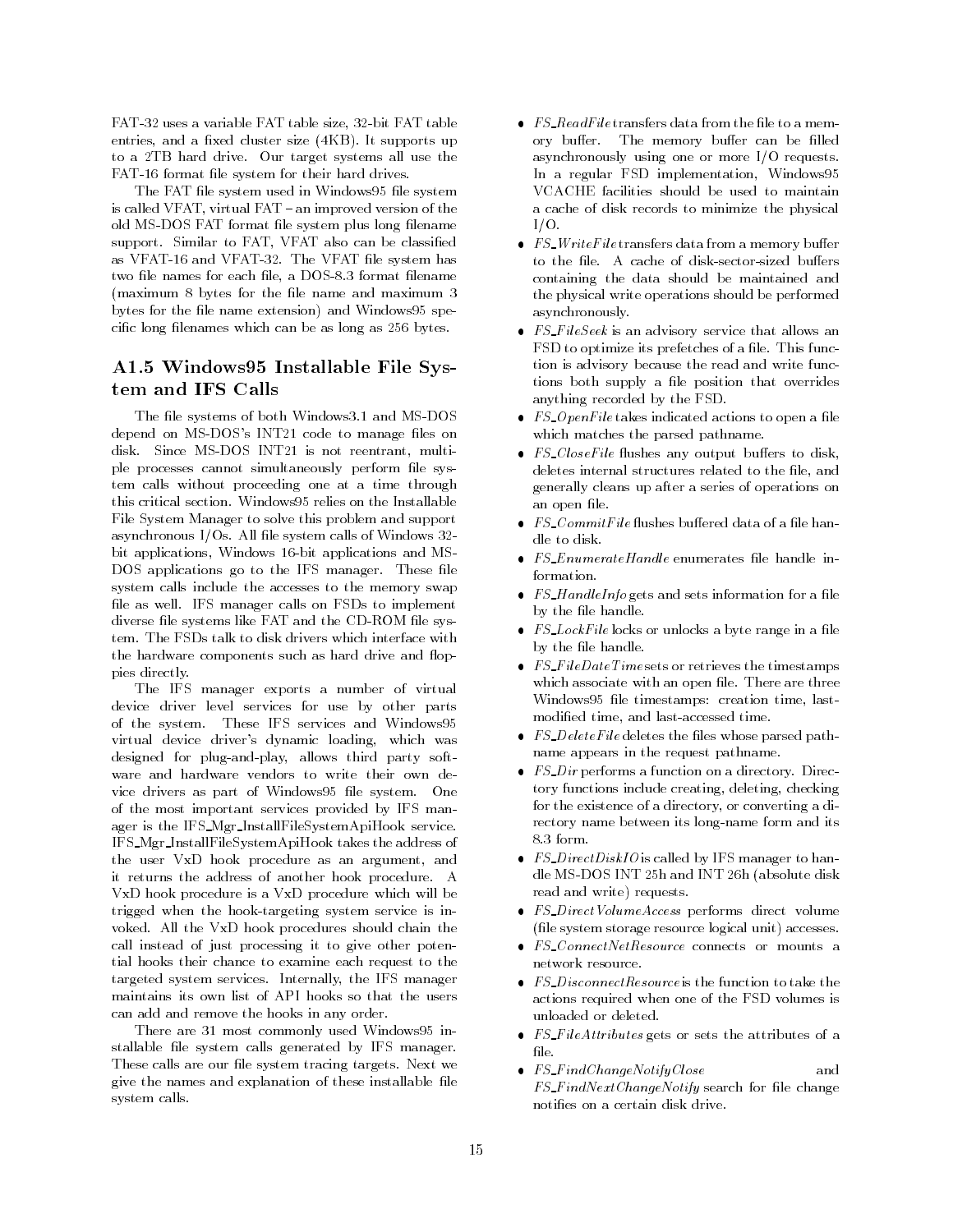- Find FirstFile, Find The Find Address Find Address Find Address Find Address Find Address Find Address Find Add and FS FindClose go together to implement a normal file search. FS\_FindFirstFile initiates a file search that can include wildcards, and creates a context handle. FS FindNextFile continues the search with the context handle until no more matches are possible. FS\_FindClose closes the context handle.
- FS FlushVolume ushes any pending output data to the device.
- FS GetDiskInfo retrieves information about the free space on a disk drive.
- FS GetDiskParms returns the real-mode address of the MS-DOS disk parameter block. of the MS-DOS disk parameter block and the MS-DOS disk parameter block.
- FS Ioctl16Drive performs an I/O control operation on the volume
- FS Query Resource Information provides basic information in the provides basic information in the provides basic information of the provides of the provides of the provides of the provides of the provides of the provides o about the file system to the IFS manager.
- Figure , with  $\mathcal{F}_\text{max}$  renames on  $\mathcal{F}_\text{max}$  and  $\mathcal{F}_\text{max}$  and  $\mathcal{F}_\text{max}$  and  $\mathcal{F}_\text{max}$ cards in the source name can be specied by the  $11SPT$
- Factor File is the MS-DOS equivalent of the MS-DOS equivalent of the MS-DOS equivalent of the MS-DOS equivalent of the MS-DOS equivalent of the MS-DOS equivalent of the MS-DOS equivalent of the MS-DOS equivalent of the MS-FS FindFirstFile family of functions.
- Fame and the state of the performance of the pipe operation of  $\mathbb{P}^n$ erations.
- FS UNCPipeRequest performs UNC path based named pipe operations.

# Appendix II: WMonitor trace record data files

Trace record data files record the following data: USER ID, StartTime, StopTime, and the trace records. The StartTime and StopTime read the Windows95 internal millisecond counter when the WMonitor starts and stops instrumenting the system activities. The Windows95 internal millisecond counter is the elapsed (integer) time in milliseconds since the Windows95 system's most recent start. Each trace record includes four data fields: time stamp, trace type, function name, and information detail. We further discuss the trace record structure in next subsection. All numbers are hexadecimal numbers except the number in USER ID record in a trace record data file. One trace record spans exactly one text line with the return and line-feed characters, 0D and 0A in ASCII code, as the line separator. We can determine the calendar date and time for Start-Time, StopTime and each trace record based on the time-stamp and the readings of the StartTime record and the StartDate record in the corresponding WMonitor system profile log file.

The following file is a WMonitor trace record data file example:

USER ID: 761 USER\_ID: 761 USER\_ID: 761 USER\_ID: 761 USER\_ID: 761 USER\_ID: 761 USER\_ID: 761 USER\_ID: 761 USER\_ID: 761 USER\_I StartTime: 9E9C4F

| Time | Type           | Funct<br>Details                                |
|------|----------------|-------------------------------------------------|
| 130  | 3              | C: [223] \DAT\WMONITOR.INI<br>OPEN              |
| 0    | 3              | $C: [223]$ 93<br>WRITE                          |
| 0    | 3              | C: I2231<br>CLOSE                               |
| 0    | 3              | $C: \; \; \lceil 2A8 \rceil \; 4B400:B$<br>SEEK |
| 0    | 3              | C: [2A8] 200<br>READ                            |
| A    | $\overline{2}$ | [e54] C:\WMONITOR\BIN\WMONITOR.EXE              |
| 0    | 3              | C: I2711 1000 M<br>READ                         |
| 0    | 3              | FATTR C: \WINDOWS\SYSTEM\MFC40LOC.DLL           |
| 0    | 3              | C: \WMONITOR\BIN\*.*<br><b>FDOPN</b>            |
| DB   | 0              | K DN<br>11                                      |
| 96   | 0              | $K_UP$<br>91                                    |
| 0    | 3              | FLCKS C: [26B]                                  |
| 0    | 3              | C: \DAT\DATA ZIP \RECYCLED\DCO.ZIP<br>RENAM     |
| 0    | 3              | C: QLGD \WMONITOR\BIN\MSGHK.DLL<br>DIR.         |
| 0    | 3              | C: \RECYCLED\DESKTOP.INI<br>DELET               |
| 0    | 1              | START_MV                                        |
| 9Ε   | 1              | STOP MV                                         |
|      |                |                                                 |
|      |                | Stop_Time: 1D41D3C                              |

With detailed information and time stamps for every trace event available, WMonitor trace record data files can be used in comprehensive workload analysis and tracing driven simulations. Except for the calendar date and time information, WMonitor system activity profiling information log files can be reproduced from the trace record data files.

### $\rm A2.1~WM$ onitor trace record structure

Each trace record in a WMonitor trace record data file includes up to four data fields: time stamp, trace type, function name, and detail information. The trace record data fields are separated by the character of ASCII code 09. Each trace record contains up to 539 bytes. When a trace record reaches its maximum length, two full Windows95 long file pathnames, each of 256 bytes, are included.

The time stamp records the time when a traced event triggers a WMonitor procedure. The incremental time stamp is used to reduce the record size. The absolute time stamp can be derived by accumulating the incremental time stamps and then adding the Start-Time. The granularity of time stamp is one millisecond. The upper limit of this time stamp is 0xFFFFFFFF.

Trace type can have one of the following four values:

- d board in put the second input event of the second second in the second second in the second second in the second second second in the second second second second second second second second second second second second se
- 1 { mouse or other pointing device input event
- 2 { user-input-focused window switch event
- 3 { le system call event

Table 9 also lists all trace record types in a WMonitor trace record data file. Different types of trace records interpret the function name field and detail information field differently, which we will discuss in the following two sub-sections.

## A2.2 User activity trace record

There are three types of user activity trace records: keyboard input record, mouse input record and user-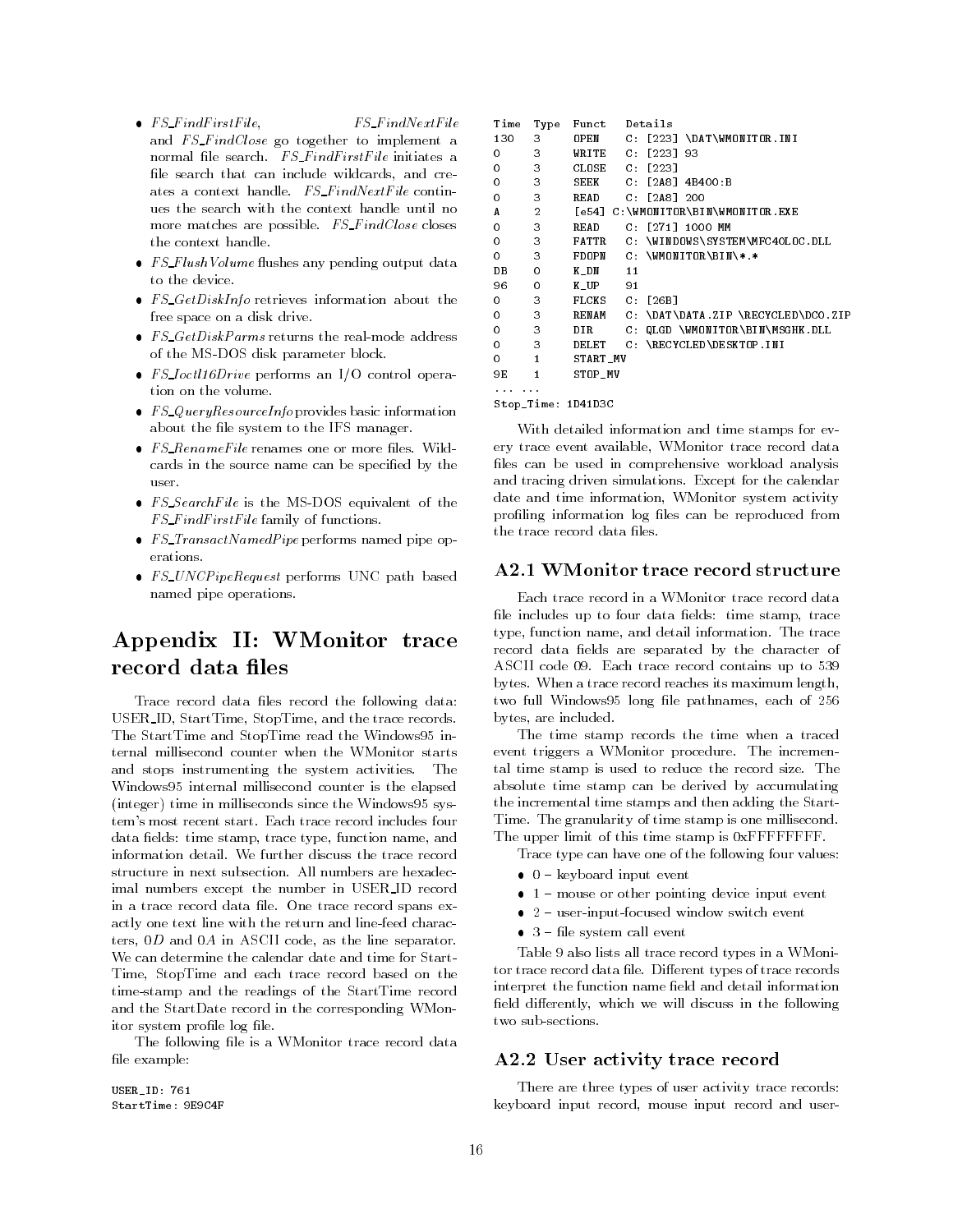| Trace type       | Explaination     | Data field                       |
|------------------|------------------|----------------------------------|
| USER_ID          | user id          | user-identification              |
| <b>StartTime</b> | start time       | trace-starting-time*             |
| Stop_Time        | stop time        | trace-stopping-time*             |
|                  | keyboard input   | keyboard-event key-scancode      |
|                  | mouse input      | mouse-event                      |
| 2                | window switch    | [window-handle] application-name |
| 3                | file system call | see Table 10                     |

Table 9: WMonitor Trace Records( is the Windows internal milisecond counter readings when tracing starts/stops.)

| function name    | detail information field                                 | IFS call name                                           |
|------------------|----------------------------------------------------------|---------------------------------------------------------|
| <b>READ</b>      | diskdrive fhandle <sup>1</sup> bytes vm_opt <sup>2</sup> | $FS\_ReadFile$                                          |
| <b>WRITE</b>     | diskdrive fhandle bytes vm_opt                           | FS_WriteFile                                            |
| <b>FDNXT</b>     | diskdrive handle <sup>3</sup>                            | $FS_FindNextFile$                                       |
| FCNNT            | diskdrive                                                | FS_FindNextChangeNotify                                 |
| <b>SEEK</b>      | diskdrive fhandle bytes position <sup>4</sup>            | FS_FileSeek                                             |
| CLOSE            | diskdrive fhandle                                        | FS_CloseFile                                            |
| COMMT            | diskdrive fhandle                                        | $FS\_CommitFile$                                        |
| <b>FLCKS</b>     | diskdrive fhandle                                        | $FS\_LockFile$                                          |
| <b>FTMES</b>     | diskdrive fhandle                                        | $FS$ <sub>-File</sub> D <sub>ate</sub> T <sub>ime</sub> |
| PIPRQ            | diskdrive                                                | FS_TransactNamedPipe                                    |
| <b>HDINF</b>     | diskdrive fhandle                                        | $FS\_HandleInfo$                                        |
| <b>ENMHD</b>     | diskdrive                                                | $FS\_EnumerateHandle$                                   |
| <b>FNDCL</b>     | diskdrive handle <sup>3</sup>                            | $FS\_FindClose$                                         |
| FCNCL            | diskdrive                                                | FS_FindChangeNotifyClose                                |
| CNNCT            | diskdrive                                                | FS ConnectNetResource                                   |
| <b>DELET</b>     | diskdrive filename                                       | $FS\_DeleteFile$                                        |
| $\overline{DIR}$ | diskdrive method <sup>5</sup> filename                   | FS Dir                                                  |
| <b>FATTR</b>     | diskdrive filename                                       | $FS_F$ ile Attributes                                   |
| <b>FLUSH</b>     | diskdrive                                                | FS_Flush Volume                                         |
| GDSKI            | diskdrive                                                | FS_GetDiskInfo                                          |
| OPEN             | diskdrive fhandle filename                               | FS_OpenFile                                             |
| <b>RENAM</b>     | diskdrive filename1 filename2                            | $FS\_Rememberile$                                       |
| <b>SEARC</b>     | diskdrive filename                                       | $FS\_SearchFile$                                        |
| QUERY            | diskdrive                                                | $FS\_QueryResourceInfo$                                 |
| DISCN            | diskdrive                                                | $FS\_DisconnectResource$                                |
| <b>UNCPR</b>     | diskdrive                                                | FS_UNCPipeRequest                                       |
| IOC16            | diskdrive                                                | FS_Ioctl16Drive                                         |
| GDSPR            | diskdrive                                                | $FS\_GetDiskP arms$                                     |
| FDOPN            | diskdrive filename                                       | $FS_FindFirstFile$                                      |
| <b>DSDIO</b>     | diskdrive                                                | FS_Direct VolumeA ccess                                 |

Lable 10: File System Call Records (fhandle" is the file handle in the format of  $\,$  |nex-number] . vm opt 1s the virtual  $\,$ memory operation indicator which can be null (i.e. \ "), or one of \PG" or \MM". handle3 of FDNXT and FNDCL is the file searching context handle. position Tcan be one of  $\,$  begin  $\,$  , end  $\,$  or  $\,$  current  $\,$  method Tcan be one of  $\,$  mKdir  $\,$  ,  $\,$ "rmdir", "chechdir", "query8.3dir", or "querylongdir".)